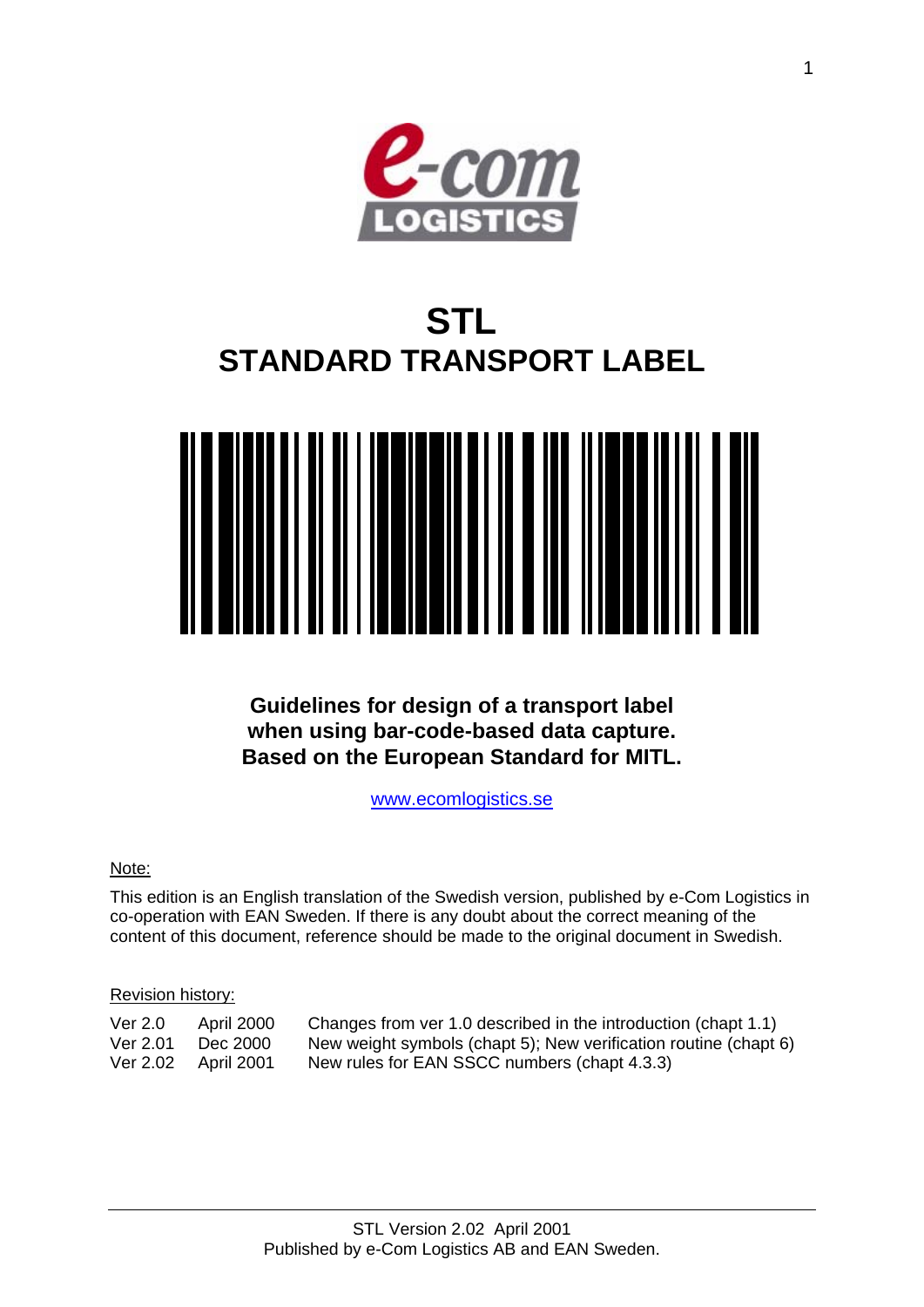# **Contents**

| CHAPTER 4. BAR CODE BLOCK - CONTENTS AND TECHNICAL SPECIFICATION  15 |  |
|----------------------------------------------------------------------|--|
|                                                                      |  |
|                                                                      |  |
|                                                                      |  |
|                                                                      |  |
|                                                                      |  |
|                                                                      |  |
|                                                                      |  |
|                                                                      |  |
|                                                                      |  |
|                                                                      |  |
|                                                                      |  |
|                                                                      |  |
|                                                                      |  |
|                                                                      |  |
|                                                                      |  |
|                                                                      |  |
|                                                                      |  |
|                                                                      |  |
|                                                                      |  |
|                                                                      |  |
|                                                                      |  |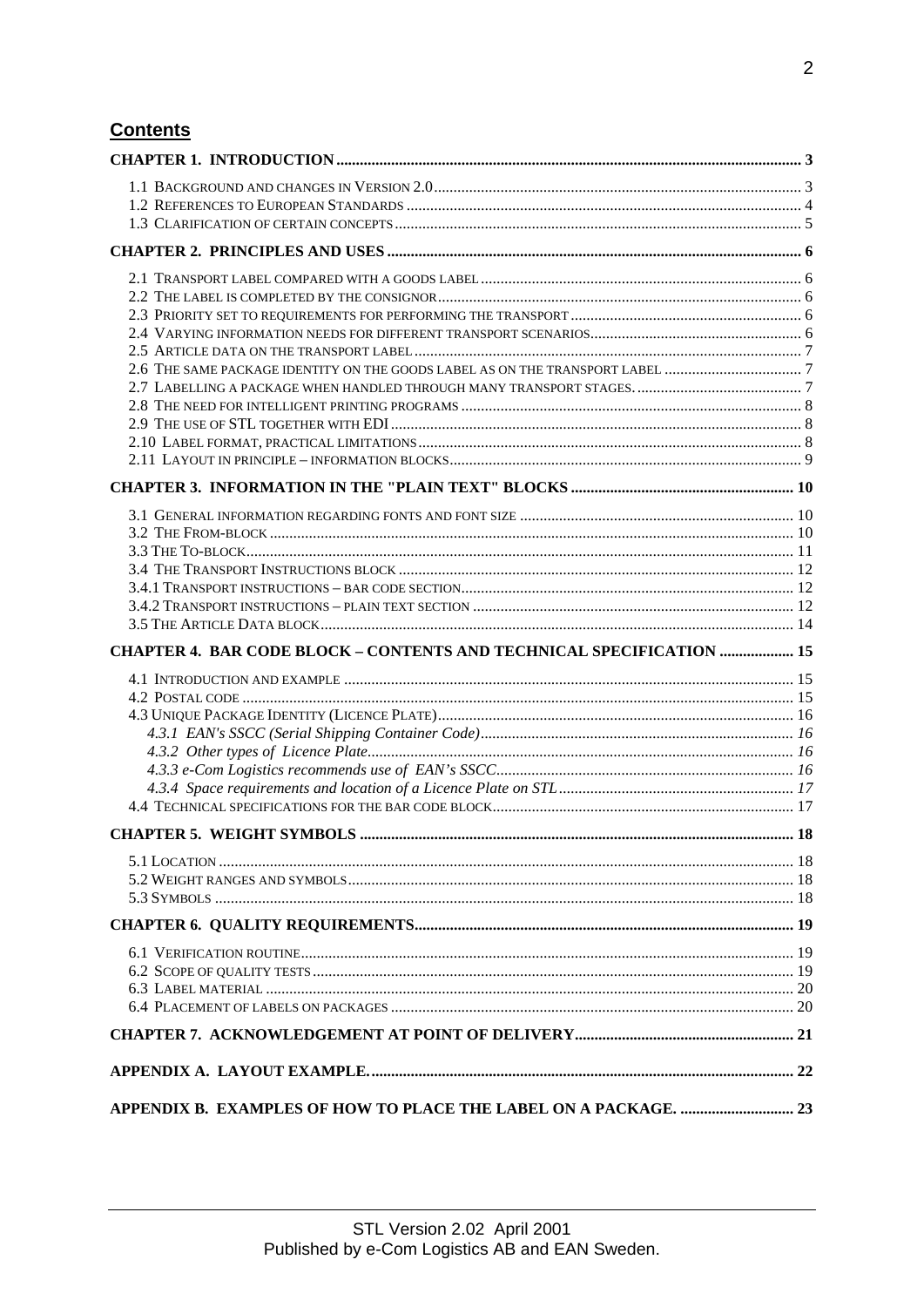# <span id="page-2-0"></span>**Chapter 1. Introduction**

# **1.1 Background and changes in Version 2.0**

Edifact Transport AB, which changed name in March 2000 to e-Com Logistics (Swedish International Freight Association) AB, hereinafter called e-Com Logistics AB, is the transport industry's collaborative body for competitively neutral issues related to the use of EDI and bar codes. During 1996-97, a project was conducted within e-Com Logistics AB aimed at developing a transport label that could be common to all transport companies and be suitable for both domestic and international traffic. The document, called "Swedish Transport Label version 1.0 (STL)" was the main result of the project. It was published in spring 1997.

A review of STL took place in 1999 and this included a change in the name to STL – Standard Transport Label, to show that it was produced using the current standards that make it possible to also use STL for international transport.

This document, called "STL Version 2.0", is the result of the review. In the same way as the first version, it was produced by a project group with participants from ASG Sweden AB, DFDS Fraktarna AB, Frigoscandia Distribution AB, Posten Logistik AB and Schenker AB. e-Com Logistics AB led the project. The technical office of EAN Sweden was consulted concurrently. The document was then adopted by the board of the Swedish Transport Industry Association as a recommendation as a common industry standard.

Apart from editorial changes, changes have been included in Version 2.0 as follows:

- Change of name to STL Standard Transport Label
- Chapter 1, new text in section 1.1 and an adjustment of standard numbers in section 1.2.
- Chapter 2, removal of reference to the PDF code in section 2.9.
- Chapter 3, change in the content of section 3.4, the transport instructions block.
- Chapter 4, text about the bar code block has been re-edited although no factual changes have been made.
- Chapter 5, completely new content about weight symbols.
- Chapter 6, verification rules have been introduced in section 6.1 and 6.2. These were available previously as a separate document.
- Appendix A, example amended
- Appendix B, the earlier example of data content in two-dimensional codes has been removed. What was previously Appendix C is now Appendix B.

Further information about the content is available from the e-Com Logistics office on +46-8 442 43 90, or EAN Sweden on +46 8-698 30 40.

The document can be downloaded from e-Com Logistics AB's website www.ecomlogistics.se, which also includes supplementary information.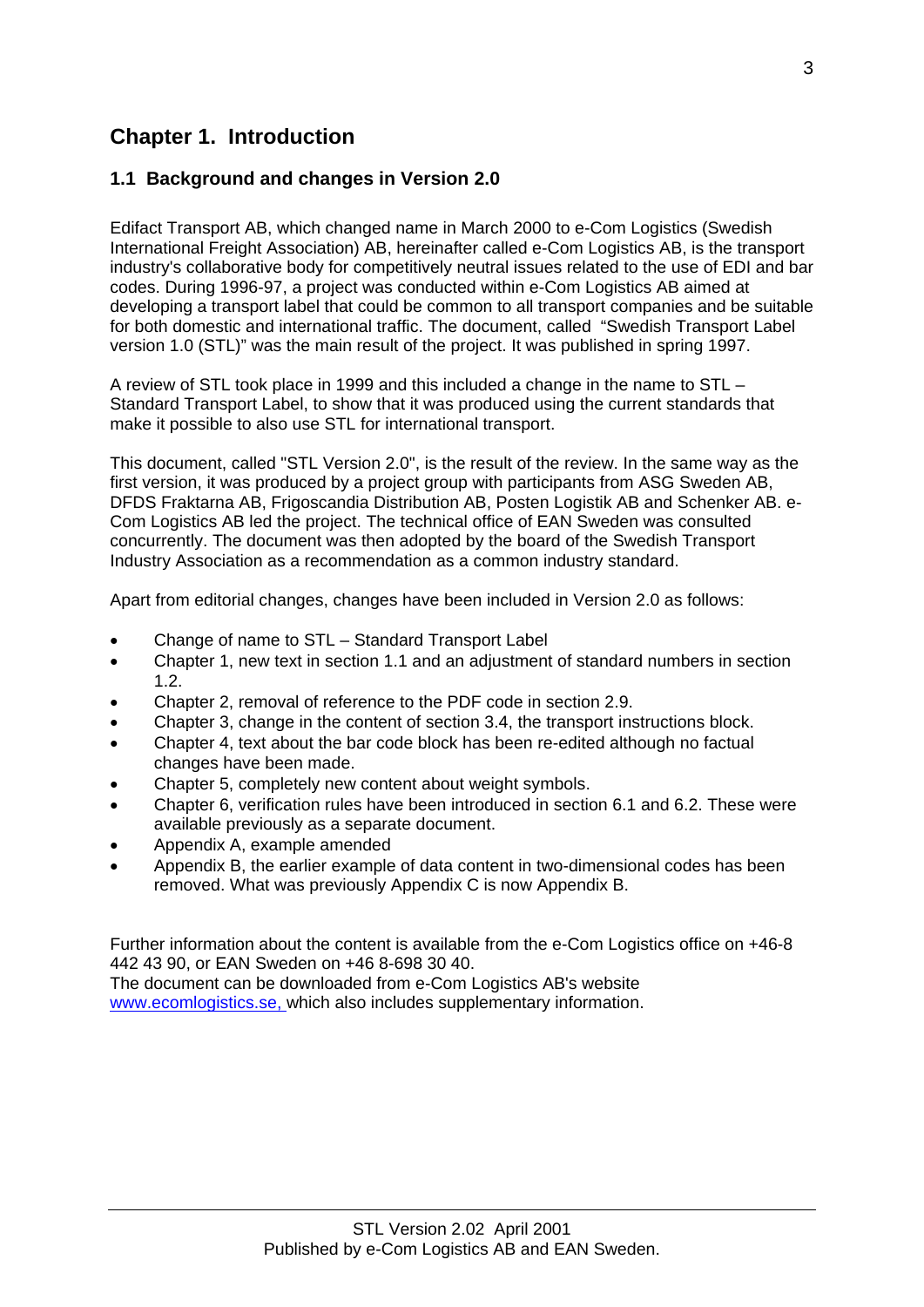# <span id="page-3-0"></span>**1.2 References to European Standards**

The common standardisation work in Europe is administered by CEN, "Comité Européen de Normalisation". During 1995 – 96, several standards that regulate the design of the Multi Industry Transport Label (MITL) and its content have been decided within CEN. The most important of these are listed below. The Standard Transport Label described in this document is designed according to and satisfies the demands for being a MITL.

|                          | EN 1572Rules for unique package identity (Licence Plate) |
|--------------------------|----------------------------------------------------------|
|                          | EN 1571Rules for data identifiers                        |
| EN 799Symbology Code 128 |                                                          |
| EN 800Symbology Code 39  |                                                          |
|                          | EN 1635Test specification for bar codes                  |
|                          | EN 12646Test specification for readers and decoders      |
|                          | EN 12648Test specification for printers                  |
|                          | EN 12647Test specification for verifiers                 |
|                          |                                                          |

Concurring standardisation is taking place within ISO.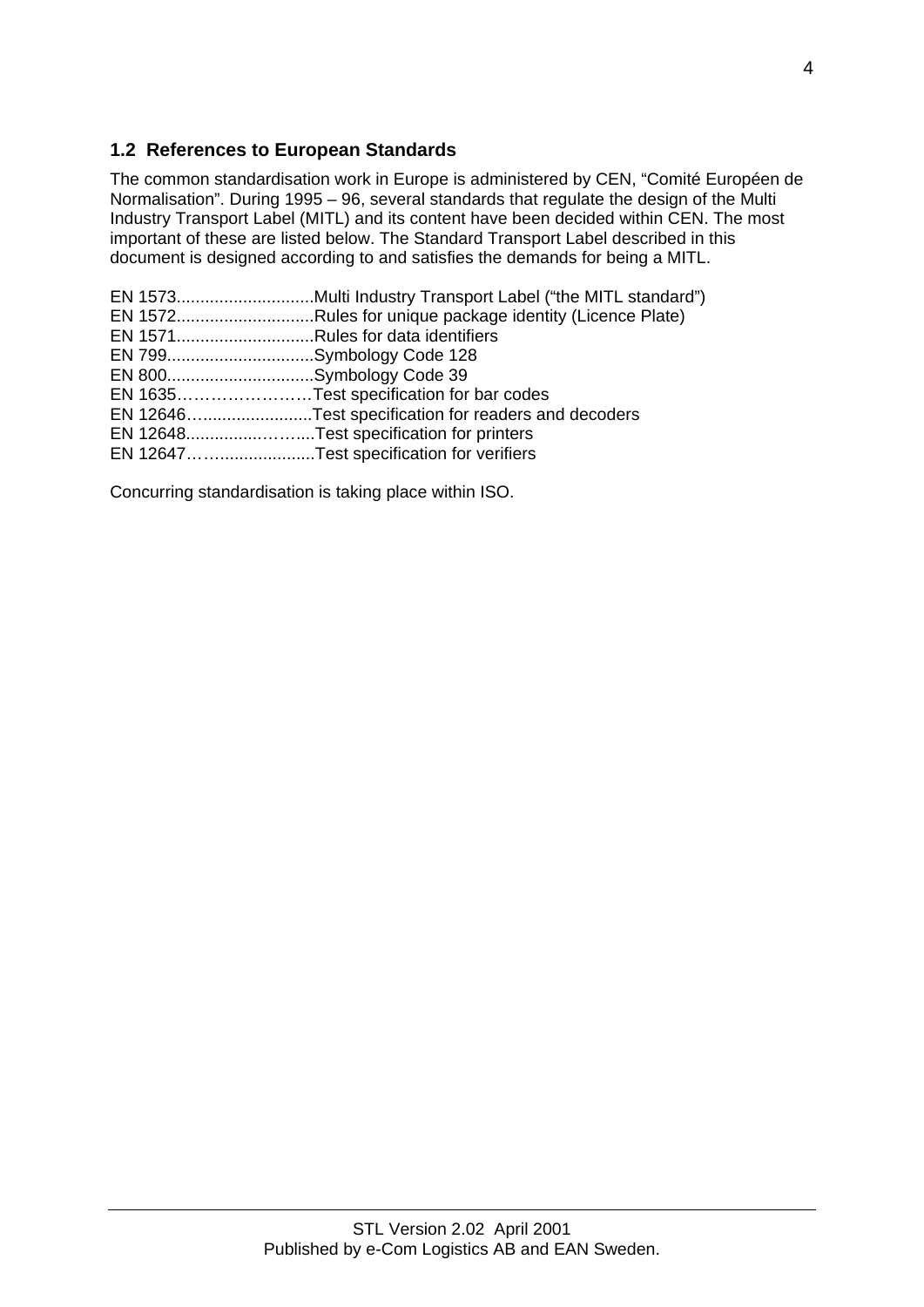### <span id="page-4-0"></span>**1.3 Clarification of certain concepts**

#### *Unique package number*

A package is a unit made ready for transporting, i.e. a pallet, carton, bag, etc. If the package is labelled with a number that makes it possible to access a database with all information about the package, this is called a unique package number. If this is the case, it must be guaranteed that only one such number exists in the whole world. EAN's data element SSCC, (Serial Shipping Container Code) is an example of a unique package number.

#### *Consignment*

Consignment is an administrative concept that is used to designate one or more packages that are to be transported at the same time from the same location to the same delivery address. A consignment number (often the same as the waybill number) is a central concept in the transport companies' system. Inherently, it does not contain information about which packages are included in the shipment. EAN's data element for this function is called the "consignment number".

#### *Product Items*

Product items consist of articles or products that are contained inside a package. Particulars about products are often intended for senders or receivers of the goods. Normally, a transport company only deals with the information on the package level.

#### *Goods*

The term Goods is a general concept used in many scenarios. It has no strict definition.

#### *Label*

The term label refers to the function of being a carrier of information. At present, the most common application is to have the information printed on a label master made of, for example, paper or plastic and which then is applied to a package. There are also cases where the information is applied directly to the package without any separate label. These cases are also covered by the specifications in this document.

#### *Two-dimensional bar code (2D-code)*

This bar code technique involves reading the symbol both vertically and horizontally in order to interpret all the data content. Standardization is taking place to define different twodimensional bar codes. The most well known are PDF 417 and MaxiCode.

#### *One-dimensional bar code*

Traditional bar code technology is sometimes referred to as one-dimensional, or a linear bar code. In this document, these concepts are synonymous.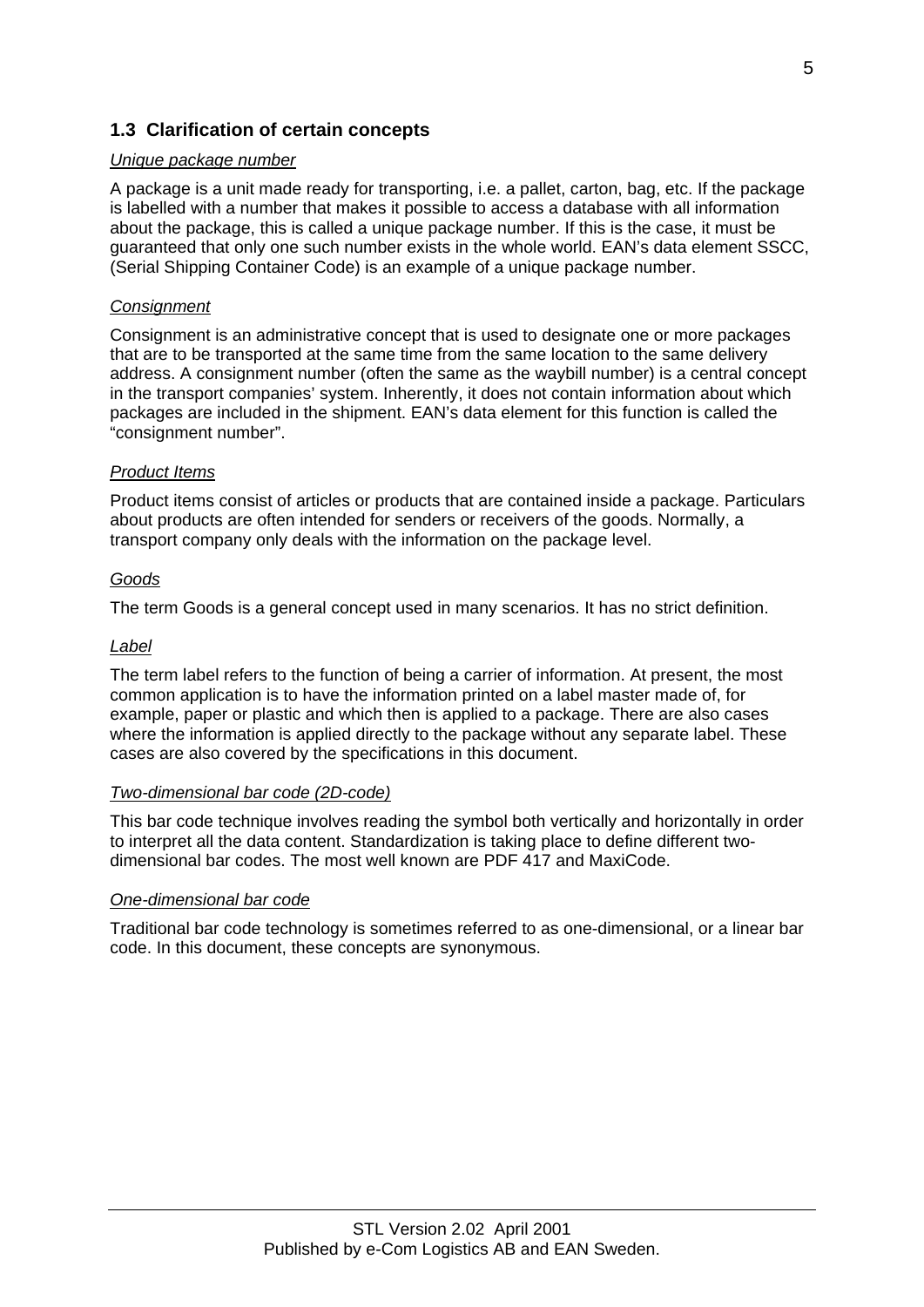# <span id="page-5-0"></span>**Chapter 2. Principles and uses**

# **2.1 Transport label compared with a goods label**

The designation "transport label" is a direct translation of the concept MITL (Multi Industry Transport Label). It corresponds most closely to "address label", although the new transport label includes more functions than simply providing an address. It should facilitate automatic data capture of package numbers when tracking packages and is also intended to be used for automatic sorting at transport terminals. Under certain conditions it should also be possible to use it as a complete set of instructions for a transport consignment, both for domestic and for international transport.

A closely-related concept is "goods label" (cf. EAN Unit Label). It can be used to provide item and product information about the contents of a parcel. The design of the goods label is not included in the scope of this document. It can be noted, however, that if there is sufficient space within the given maximum dimensions, it is possible to print both the goods and the transport label on the same physical label. Even if they must be separated into two physical parts, there are advantages in allowing the goods and the transport label to be designed so that they have the same label width. This then allows use of the same printer equipment.

# **2.2 The label is completed by the consignor**

In this document, the description assumes that normally it is the consignor of the goods that produces the transport label and also applies it to the package. Responsibility for the correctness of all the information contained on the label is assumed to rest with the consignor, as is the marking of each package with a unique package number.

# **2.3 Priority set to requirements for performing the transport**

In the chapters below, we describe in detail the content of the information blocks used (sender, receiver, transport instructions, etc.). We also estimate how much space may be required for each block.

Since the physical space on a label is limited, it is often necessary to set priorities among needs and wishes. In this document, emphasis is placed on the description of data necessary to complete the transport in a rational and secure manner.

# **2.4 Varying information needs for different transport scenarios**

The transport label is designed to accommodate the information needs of all types of goods transported in open systems, where reloading can take place at one or more transport terminals. If the conditions are more specialized, certain data can be omitted and the label will accordingly be simpler and smaller. Examples of such cases are:

- Transport "door-to-door" without reloading at a terminal
- Palletized goods for which automatic sorting on a conveyor is not used
- Standing transport assignments according to special transport contracts with transport companies.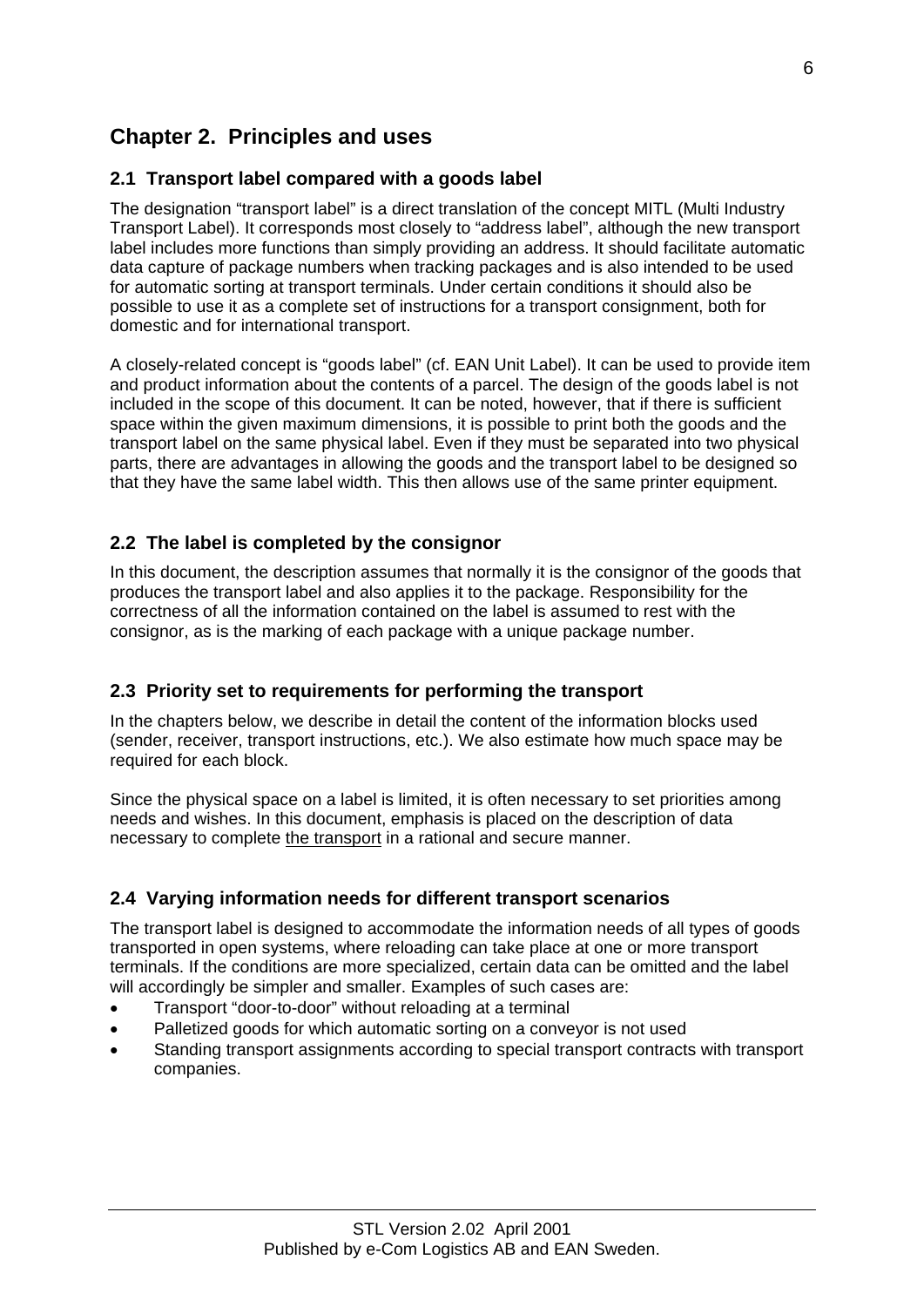# <span id="page-6-0"></span>**2.5 Article data on the transport label**

In many cases it is necessary to mark packages with information about what is contained inside, i.e. item number, quantity, production date, batch number etc. This information can be written either in plain text or for automatic data capture. The information provided is not of interest to the transport company.

The product information is often so extensive that it needs a label of its own. In many cases, however, there is a wish to accommodate product information as well as information pertaining more to the transport task on the same label. According to the specification in this document, this is allowed provided that practical recommended lengths are not exceeded and that the rules for the other information blocks are adhered to.

### **2.6 The same package identity on the goods label as on the transport label**

In certain cases, when product information is shown on a separate label, this has been produced in connection with the manufacturing and packaging of the product. A package has often been assigned a unique identity, such as SSCC according to EAN, which is used for a longer period of storage. When, some time later, a transport operation is about to start and the package is given an additional transport label, a practical handling problem arises with package identities.

On such occasions, the basic rule is that the SSCC on the goods label is also valid during transport. One way of ascertaining this is to have the transport label in such cases printed without any SSCC of its own. It is placed above the goods label in such a way that the package identity is clear.

It is not permissible in any situation to have a package labelled with two different SSCC:s.

*Note:*

 *What is mentioned above regarding SSCC is naturally also valid when applying other accepted principles for unique package unit identity.* 

# **2.7 Labelling a package when handled through many transport stages.**

Particularly for traffic abroad, (but also for storage assignments, for example), a package may have different destinations for the different stages in the transport chain. Apart from the final receiver, there may be a need to address the package for delivery to a certain transport terminal. This applies in particular when a transport task is assigned to several different operators for different stages of the transport chain, such as domestic / international / air freight etc.

The basic principle is that information about "From" and "To" on the transport label shall correspond to the transport assignment ordered. If the transport assignment only relates to a certain transport stage, e.g. "Schenker - terminal in Gothenburg", then this is the information that should be stated on the label. Information regarding the final receiver may be given as delivery advice, e.g. "forward to Kinsley & Co, Leeds, see instr.".

It is assumed that the transport company has received all the information for the latter part of the transport assignment in a separate instruction (e.g. via EDI). In the example above, it is Schenker's responsibility to attach a label to the package, which includes complete address details to Leeds. In a case such as this, it is of utmost importance that the package is still identified using the original SSCC.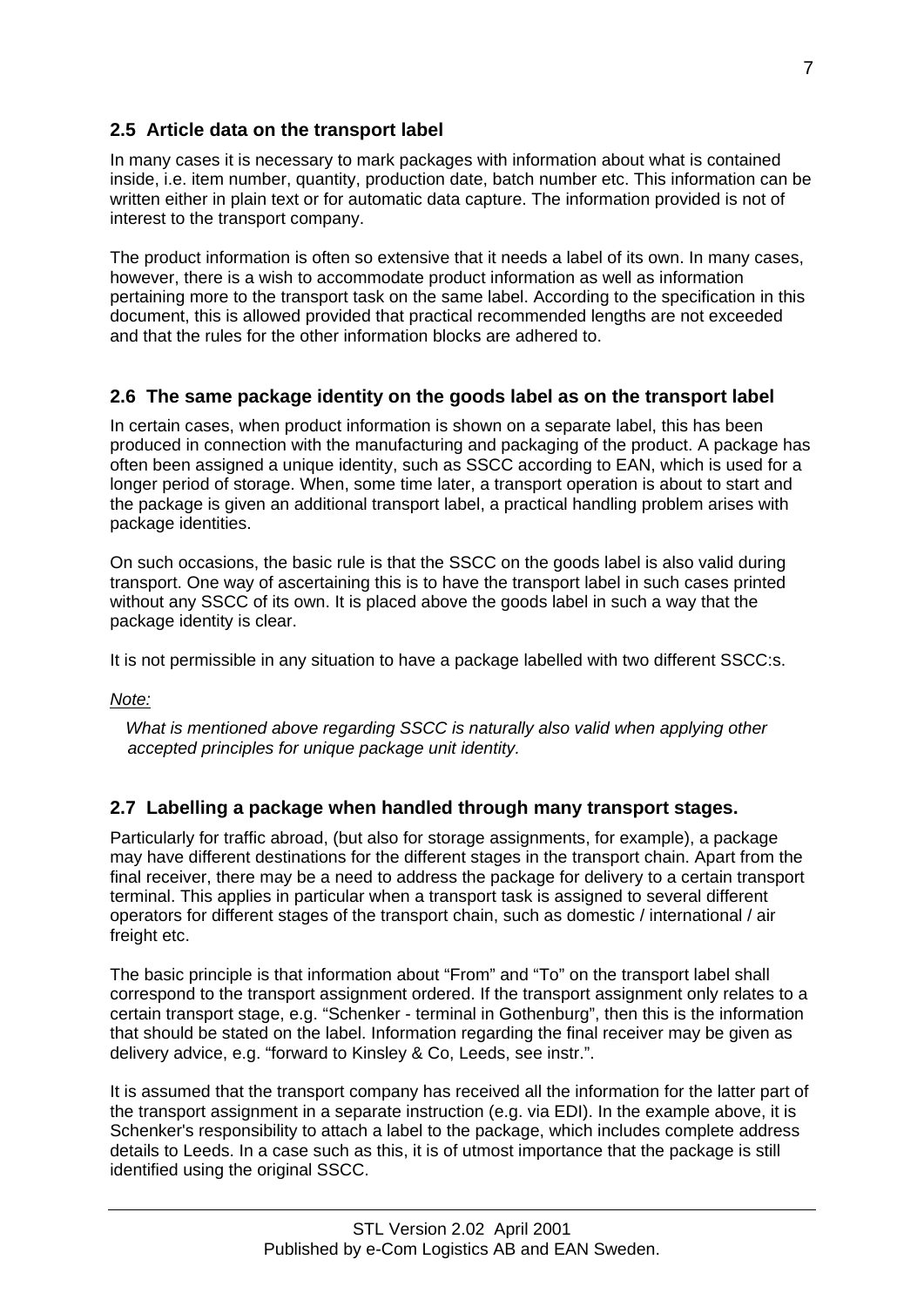<span id="page-7-0"></span>You can apply the same principle to imported goods when a package is addressed for delivery to a forwarder. At the forwarder's terminal, re-labelling takes place according to instructions from the receiver, e.g. after shipping advice has been sent. Here, too, the rule is to retain the original package number.

# **2.8 The need for intelligent printing programs**

Chapters 3 and 4 contain the total information that could appear on the transport label and which could therefore need to be handled by the computer program controlling the label print-out. As pointed out above, it may only be necessary to print a much smaller amount of data, depending on the consignor's conditions.

Certain details on the label may also vary depending on the transport company, e.g. the names of the transporter's products and additional services. Information about these variables, in text and possible code form, is available at each transport company. A general presentation of the terms is given in Chapter 3.4.

A print-out program for the transport label should include logic for automatic omission of unnecessary data, depending on the choices made by an operator when a print-out of a given label is requested. The label size and content will be thus adapted to the needs in the individual case.

# **2.9 The use of STL together with EDI**

The transport label is intended for use together with EDI, i.e. the transfer of the total information mass is done electronically. This should be regarded as the optimal way of transferring data between the parties concerned.

In practice, however, it has been proven that the necessary communication channels for EDI are not always available. There might therefore be a need for an independent means of transferring data, e.g. using bar codes, to enable automatic data capture. The methods for this vary from one transport company to another and are stated in the content specification, in the so-called transport instruction block.

# **2.10 Label format, practical limitations**

According to the MITL standard, two alternatives for label width are recommended –105 mm and 148 mm. The greater width should be the one chosen when a lot of information needs to be printed.

The label can vary in length, i.e. it can be cut when all information has been printed. In practice, there is a maximum length that should not be exceeded. This length is determined by, among other things, the size of the package, the application method, etc. Experience shows that the practical maximum length is between 200 mm and 250 mm.

The specification in this document is done so that the label can be produced using "plain paper", without perforations or other measures that may require conditioning of the base material. This will naturally not prevent the use of prepared label masters, if this is considered desirable.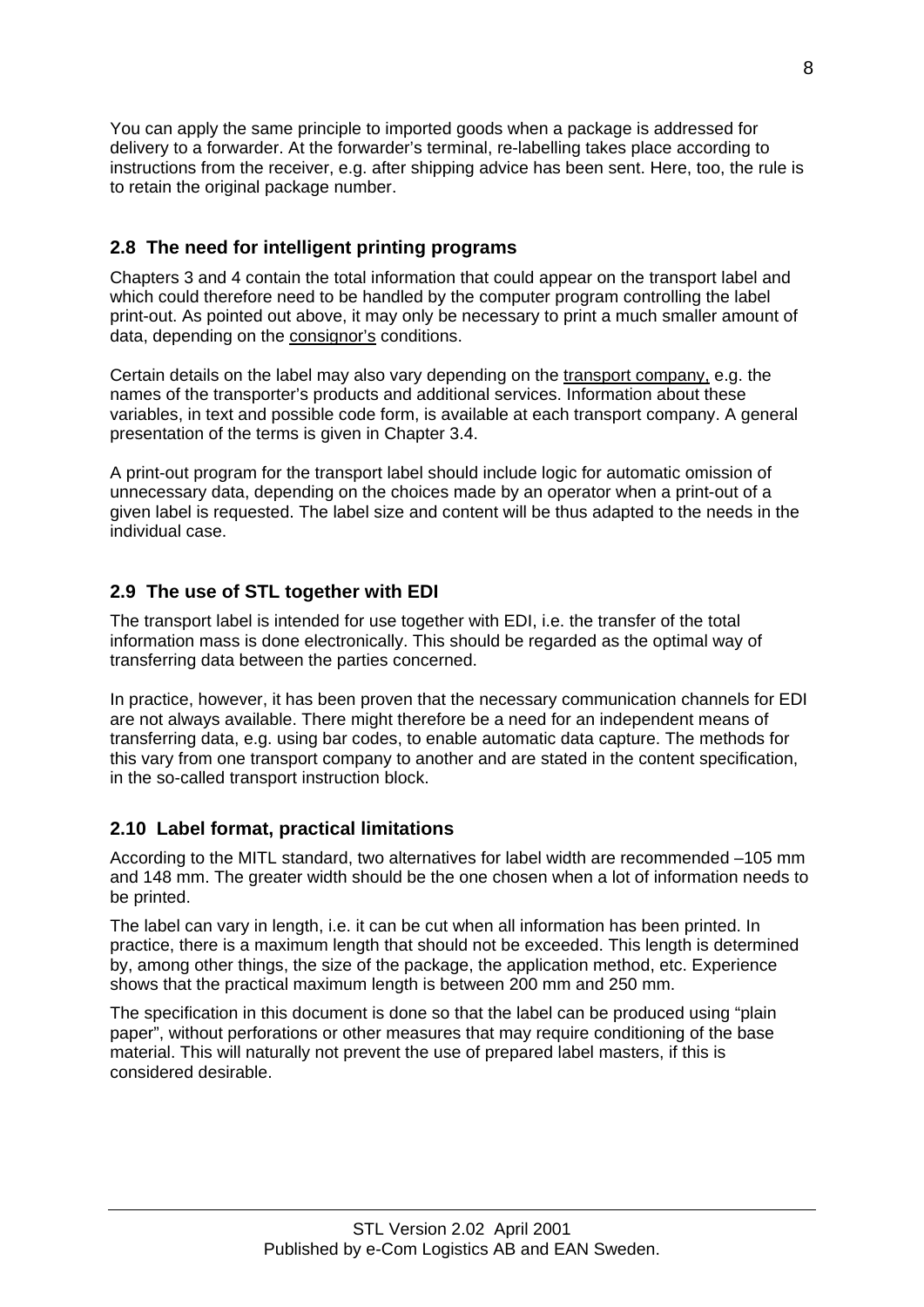## <span id="page-8-0"></span>**2.11 Layout in principle – information blocks**

The information content of the transport label may be described according to the six blocks below. The blocks should be in the stated order:

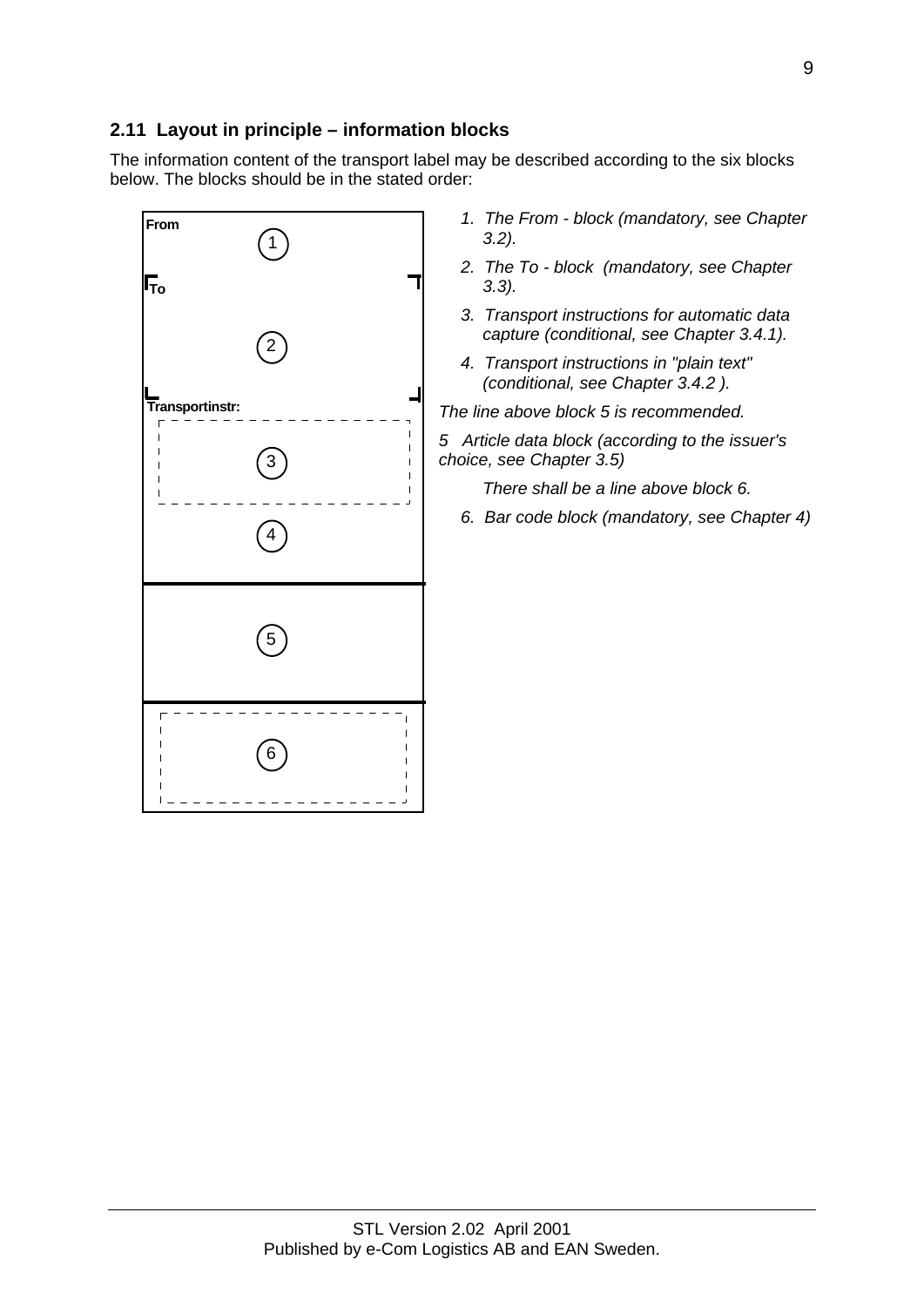# <span id="page-9-0"></span>**Chapter 3. Information in the "Plain text" Blocks**

# **3.1 General information regarding fonts and font size**

- The examples are all based on the Arial font, but other fonts may be accepted if they provide the corresponding legibility. For "normal text", i.e. for text without special instructions, the font size should not be smaller than the size obtained using Arial 12.
- Within the respective information blocks, there may be instructions on how to denote a certain piece of information that it is important to highlight compared with the rest of the text. The method of attaining this may vary provided the intended result is obtained.
- Form texts should not be smaller than Arial 8 points or the equivalent.
- The designated space requirements for the respective blocks refer to the required height for the maximum information volume and the smallest recommended size. These items refer to a label width of 105 mm.

### **3.2 The From-block**

**a)**



The text should be smaller than the one used for the To-block. If necessary, the font size may be decreased to Arial 10 or the equivalent. The height requirement is about 25 mm.

a) The consignor's company name and physical address (mandatory)

- May include 1 4 lines.
- The consignor may choose to use a logotype for, for example, the company name, provided this doesn't impede the legibility of other relevant data.

#### b) Telephone number and c) Dispatch date (optional)

• To be used at the point of receipt but also for any returned goods or for questions arising in conjunction with faults.

#### Form texts (select Swedish or English)

*Från / From Tel / Phone Avs-dat / Disp. Date*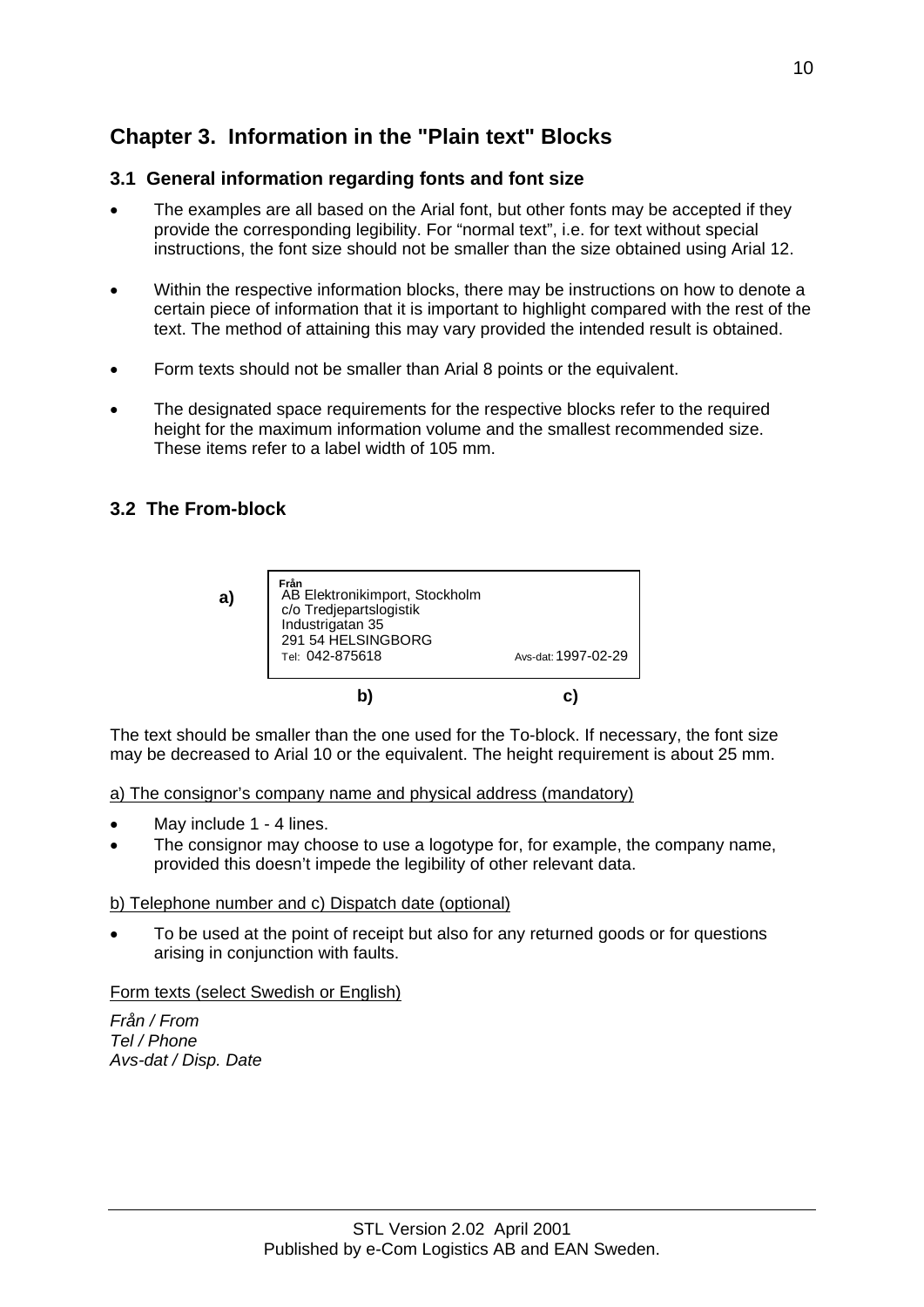<span id="page-10-0"></span>

|          | <b>Till</b>                                      |  |
|----------|--------------------------------------------------|--|
| a)       | Karlsson & Son Montering AB<br>Fabriksvägen 33   |  |
| b)       | 522 07 FALKÖPING                                 |  |
| d)<br>e) | Across the yard, yellow port<br>Ordernr: 5678-99 |  |

- Select a font size at least two points larger than normal text, e.g. Arial 14 or equivalent. The space requirement is about 45 mm.
- Use only one form text for the whole block: "Till" or "To", respectively.
- Insert angle symbols around the block to enhance the text. The recommended size is 4  $x$  4 mm and the line thickness is  $> 0.5$  mm.

#### a) Name and delivery address (mandatory)

- A clear description of the address to which the goods are to be delivered. Note: not a postal address!
- 1 3 lines, with enough space for around 35 characters per line.

#### b) Postal code and delivery location (mandatory)

- The text should be such that it can be read by handling personnel at a considerable distance. The recommended font height should be at least 6 mm, supplemented by the use of bold type and capitals.
- For locations abroad, the postal code should be preceded by the country code (letter code with two characters according to ISO 3166).

#### c) Country of destination (conditional)

The name of the country should be written on its own line, provided there is space within the maximum length of the label. This information is recommended when the country code does not provide sufficient information.

#### d) Delivery instructions (conditional)

- This information is compulsory if it is needed for completion of the delivery.
- As many as three lines with varying content, e.g. additional address particulars, notification details, etc.
- May also be used for forwarding instructions for so-called shared transport assignments.

#### e) Information to the receiver (optional)

• Order number or purchase order number details are often essential for the receiver. If there is no separate block for article data, this information may be added here under the To-block.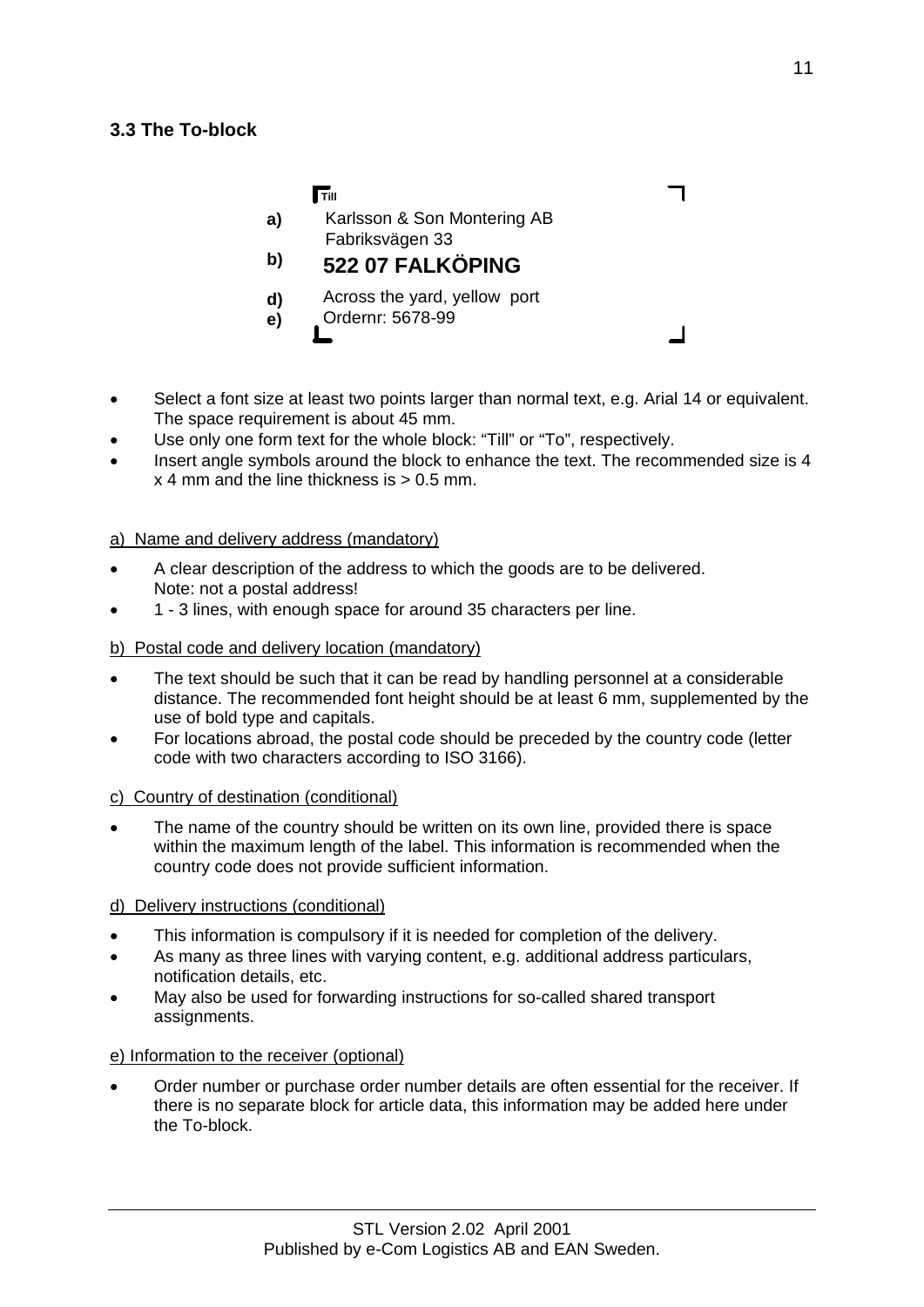# <span id="page-11-0"></span>**3.4 The Transport Instructions block**

The transport instructions are unique to a company and are specified by each individual transport company. These instructions could include bar codes for automatic data capture (sometimes) and instructions in plain text (always).

Each transport company issues information about the applicable transport instructions and provides examples of transport labels on their websites. Links are available at e-Com Logistics AB's website under the menu item "Transport label", www.ecomlogistics.se.

# **3.4.1 Transport instructions – bar code section**

This field can be used in those cases where EDI is not used at all for transferring information or as a back-up routine when EDI is not working. Examples of information include consignment number, customer number, supplementary service code etc. It is presumed the data content is governed by a bilateral agreement between the transport company and the customer.

As the need for codes is different, the space requirements for the coded information can vary, see example at each transport company's website.

# **3.4.2 Transport instructions – plain text section**

Instructions from the consignor to the transport company required for the execution of the transport assignment, e.g. supplementary services, handling information, weights etc. A specification of the information is provided by each transport company according to the above. The following is a general description of the information that can arise.

| a)<br>$\mathbf{b}$<br>C) | Transport Company AB Express Parcel<br>Cash on Delivery<br>Dangerous goods | <b>S23</b> |
|--------------------------|----------------------------------------------------------------------------|------------|
|                          | 476 733 249 9 Kolli: 2 / 7 Weight: 37/-<br>Consign.-ID:                    |            |

 **d) e) f)**

- Form text: "Transportinstr:" or "Instructions", (may be omitted if space is limited).
- Space requirement: about 30 mm
- The number of packages, package weight and destination code should be printed in large letters to facilitate reading at a distance.

# **a) Company and product**

The name of the transport company and the product designation. This is required provided this information is not stated clearly in a transport agreement.

### **b) Supplementary service**

• supplementary service according to the transport companies' designation, e.g. C.O.D., notification, carrying into building, cooling, heating, etc.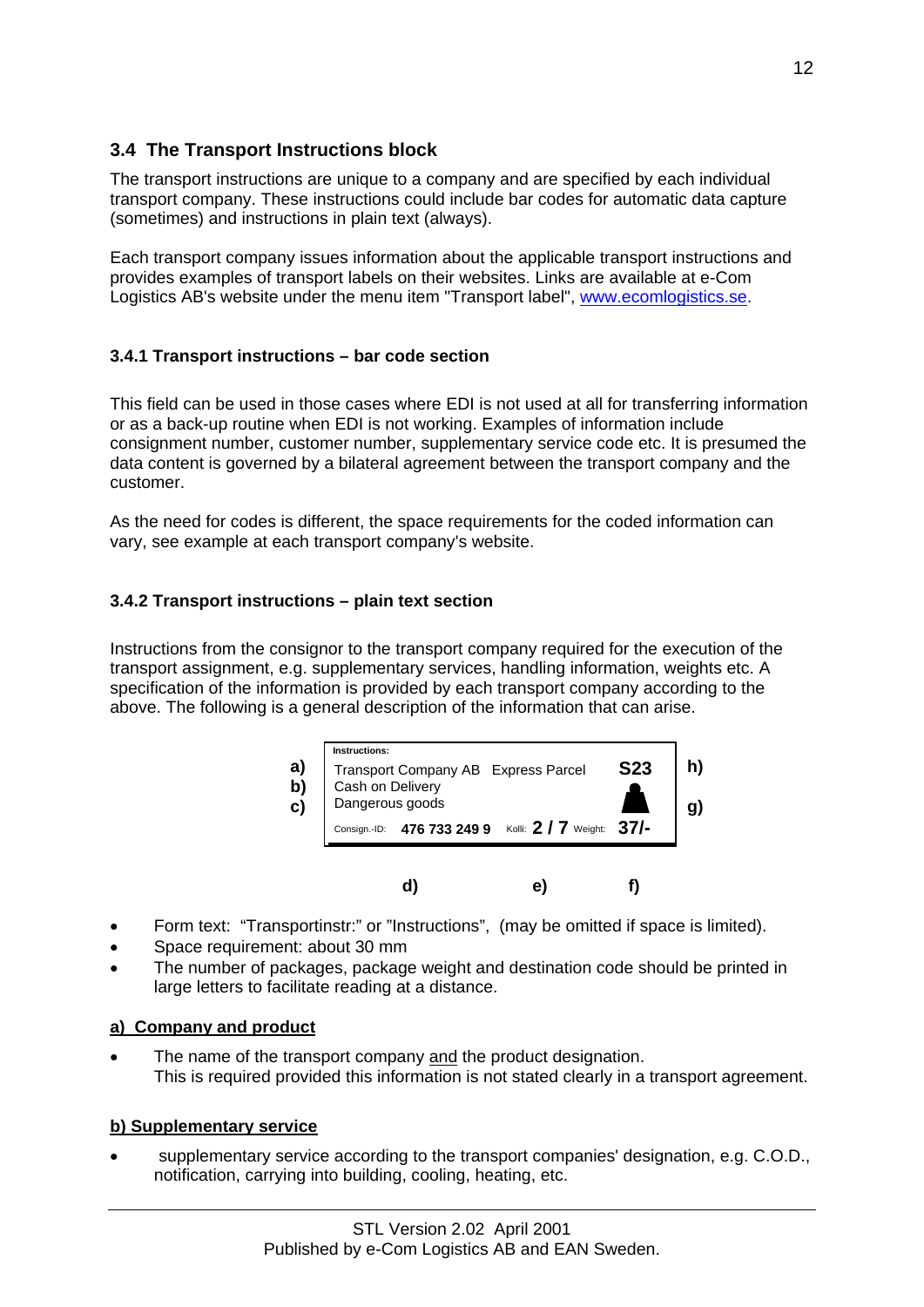- Supplementary services required to perform the supplementary service, e.g. customer number, amount, postal giro account number etc.
- Several types of supplementary service may occur concurrently.
- This information is required if such a supplementary service is included.

#### **c) Handling instructions**

• May also be used for a general description of content, if this is essential for the handling method.

#### **d) Consignment number**

- Form text "Sändnings-ID" or "Consignment ID", respectively.
- Refers to a reference concept that both the consignor and the transport company are able to identify in their systems.

#### **e) Packages**

This information refers to the number of packages contained in the shipment in question and to the ongoing number count (running order). This information facilitates manual handling checks at the various transport stages.

Depending on the consignor's routines, this information is not always available when the label is being printed and the content may vary. Below, are three typical cases:

**Package: 2 / 7** Both the running order and the number of packages are known.

**Package: - / 7** Only the total number of packages is known

**Package: 2/-** The running order of the package is known but not the total number.

The form text should be "Package".

Information should be written in large letters to allow it to be read at a distance

#### **f) Weight**

The information refers to the weight of the individual package and to the total weight of all the packages in the consignment. The package weight is very important information, especially in the 10 - 50 kg range, where it may be difficult to determine the weight "visually".

Depending on the consignor's routines, not all information is available when the label is printed out and the content can thus vary. The following are three typical cases:

**Weight: 50 / 300** Both the package weight and the total weight are known.

**Weight: 50 / -** Only the package weight is known

**Weight: - / 300** Only the total weight is known.

The form text should be "Vikt" and "Weight " respectively.

Information should be written in large letters to allow it to be read at a distance

#### **g) Weight symbol**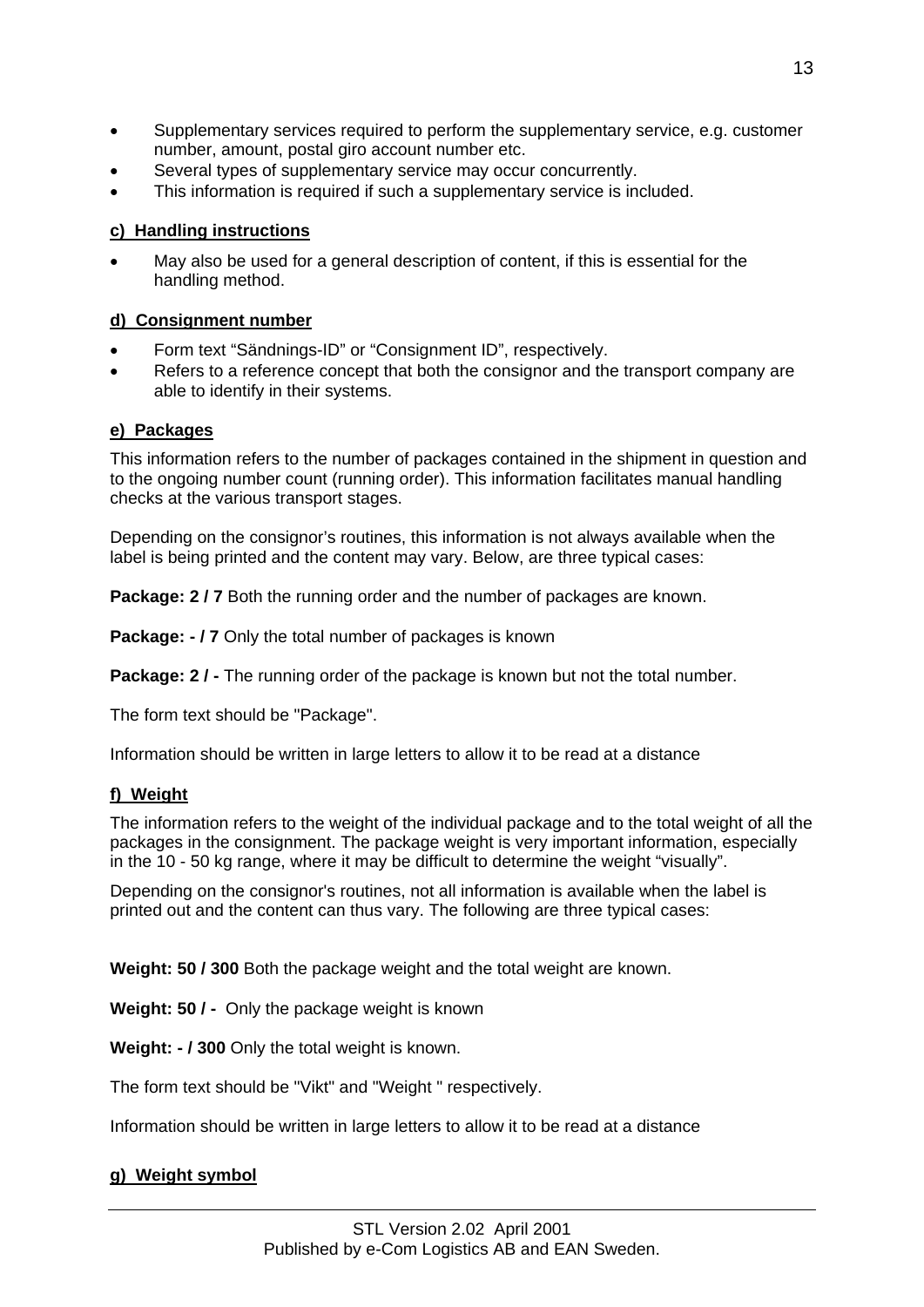<span id="page-13-0"></span>According to the expected instructions from the National Board of Occupational Safety and Health, the weight details should be reinforced with a weight symbol if the package weight exceeds 25 kg. See further information under Chapter 5. The symbol is placed in the shaded section of the figure.

### **h) Destination code**

Denotes the transport company's code for the transfer terminal, route code or similar. Used for manual sorting.

Space is reserved for those cases when this is known at the point of printing, for example when the forwarder labels the goods. This information should, when it is provided, be printed in large letters to allow it to be read at a distance.

# **3.5 The Article Data block**

As pointed out above, it may be possible to give limited information about item data, order data or other particulars, provided there is space within the label frame.

If a product block is present, it should be placed after the instruction block, immediately above the horizontal line that marks the border with the bar code part.

| FRIGDoganDIA'I HANSPORT<br><b>FRYST</b>                               | 4403                       |
|-----------------------------------------------------------------------|----------------------------|
| Sändnings-ID: 6108221                                                 | VIkt: 156 kg               |
| Artikeldata:<br>Produktnr:/<br>Variant:/<br>Kvantitet:/<br>Benämning: | 3824:00 48 KINESISKA RÄKOR |
| <b>88CC:</b><br>7393321 100000063 9                                   |                            |
| (00) 373933211000000639                                               |                            |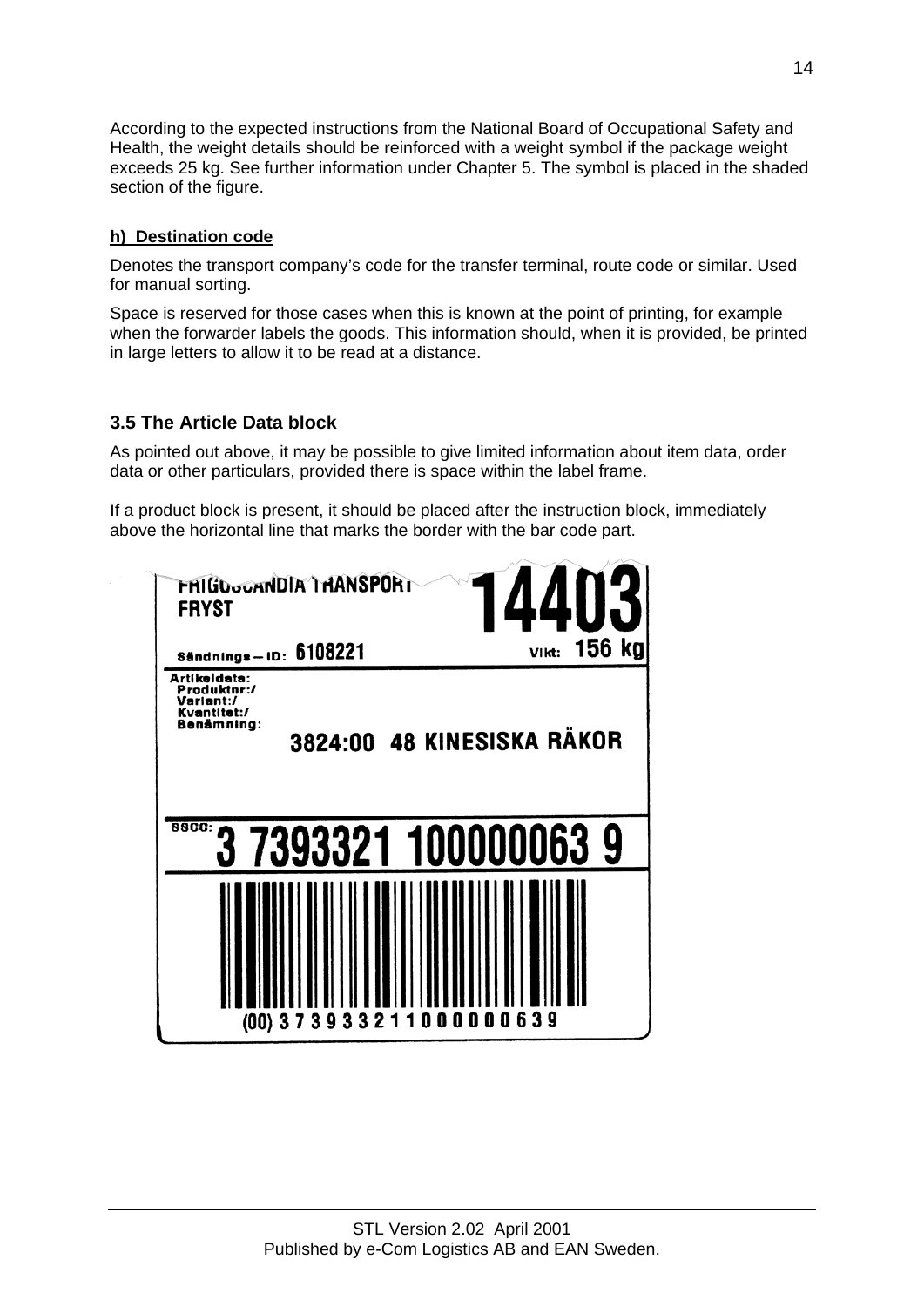# <span id="page-14-0"></span>**Chapter 4. Bar Code Block – contents and technical specification**

# **4.1 Introduction and example**



The bar code block may include two items of information,

- the delivery address postal code (sometimes)
- a unique package number, sometimes called the "Licence Plate" (always).

Below, the contents of the two information items is described first, followed by the technical specification of the bar code.

# **4.2 Postal code**

This is used as a sorting concept in conjunction with automatic sorting at transport terminals and therefore needs to be included as a bar code, even if the information is already included in the plain text section or has been transferred by EDI.

- For Swedish postal code numbers, EAN's application identifier (AI) with value 420 is used. The bar code will then have eight characters, including the AI.
- For international postal codes, EAN's application identifier (AI) with a value of 421 is used, denoting a combination of postal numbers and a numeric, 3-character, country code according to ISO 3166. The bar code may have as many as 15 characters, including the AI.

# *Note:*

*The bar code will be more compact with numbers instead of letters and that is why we have chosen to use a numeric country code here, despite the fact that it is shown as alpha in the plain text section.* 

• Form texts should, when there is information, be "Postnr:" or "Postal Code"

The need for a postal code as a bar code is stated by each transport company on the website in the same way as described above for the transport instructions specification.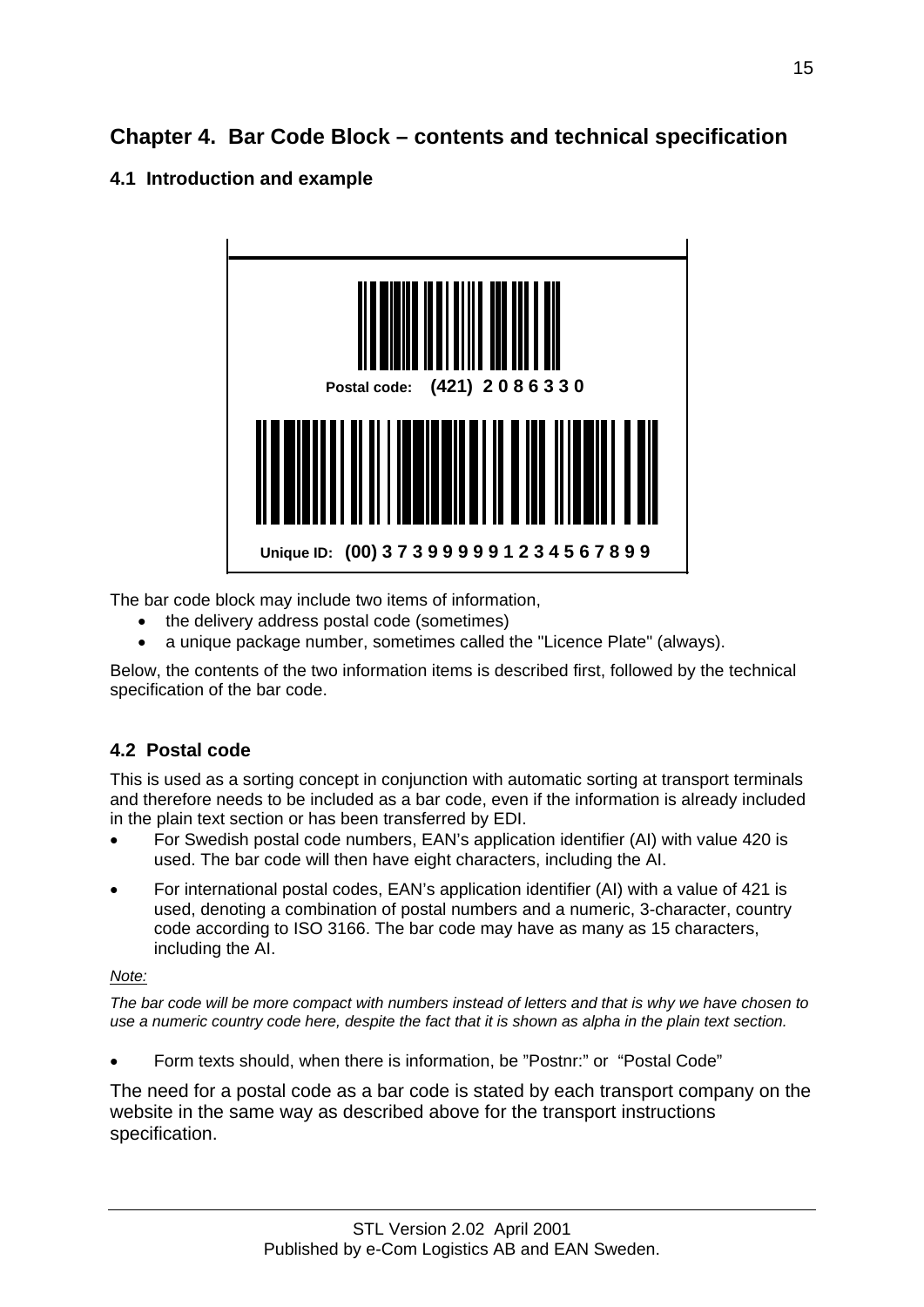# <span id="page-15-0"></span>**4.3 Unique Package Identity (Licence Plate)**

All transport units are handled by several parties in the transport chain – consignor, consignee and one or more transporters. All parties must be able to identify the unit and be able to collect and provide relevant information in the databases in question. As no mistakes are permitted regarding goods location information, it is vitally important that the package identity (package id) is unique and is only intended for one unit – the one it is applied to. How this takes place is governed by the CEN standard EN 1572. The term "Licence Plate" is synonymous with a unique package identity and also with a unique package number.

In the CEN standard 1572, space is provided for two typical cases in conjunction with the application of a Licence Plate. These are described briefly below.

### **4.3.1 EAN's SSCC (Serial Shipping Container Code)**

- The introductory data identifier is an EAN application identifier (AI) with a value of 00
- Issuing agency code, IAC, (which starts a Licence Plate number) has a numerical value from 0 to 9. This clearly indicates EAN International.
- EAN 128 (Code 128 with FNC1) is used as bar code symbology
- SSCC is 18 numerical characters, including the control figure
- The control figure allows verification of the correct number (e.g. in conjunction with the keying in of information manually.

### **4.3.2 Other types of Licence Plate**

- Introductory data identifiers can have the following values: "J" "1J", "2J", "3J", "4J". The content of these is according to a list from ANSI / FACT.
- The Issuing Agency Code (IAC) can consist of one, two or three alpha characters. Approved values are adopted by NNI in the Netherlands. At present, there are 17 approved IACs.
- Code 39 or Code 128 can be used as bar code symbology.
- The length of the Licence Plate can vary up to 35 alphanumeric characters, which are often shorter according to the rules issued by the respective issuing organisation.
- There is no standardised control figure.

### **4.3.3 e-Com Logistics recommends use of EAN's SSCC**

e-Com Logistics has come to an agreement with EAN Sweden, which means that EAN's SSCC may be used also by an individual transport buyer not associated with EAN. This can be implemented by the company by using its own tax registration number together with a running serial number, without any further notice to EAN. In this way it is possible to create 10.000 unique package identities, which may be reused when they have disappeared from the systems at the parties involved. The need expressed from the transport industry is to keep SSCC unique during at least 18 months.

The company can get access to additional package numbers by paying a minor fee to EAN and apply for an "occasional EAN-number", which then can be used to create new series, each of them including 10.000 SSCC. Companies with large needs of package numbers may apply for full association to EAN, and thus get access to an almost unlimited number of SSCC.

Information om how to design SSCC in the indivual cases, and how to get associated to EAN can be found on EAN's website: [www.ean.se.](http://www.ean.se/) Select "ansökan om EAN-nummer" in the menu and then click further on.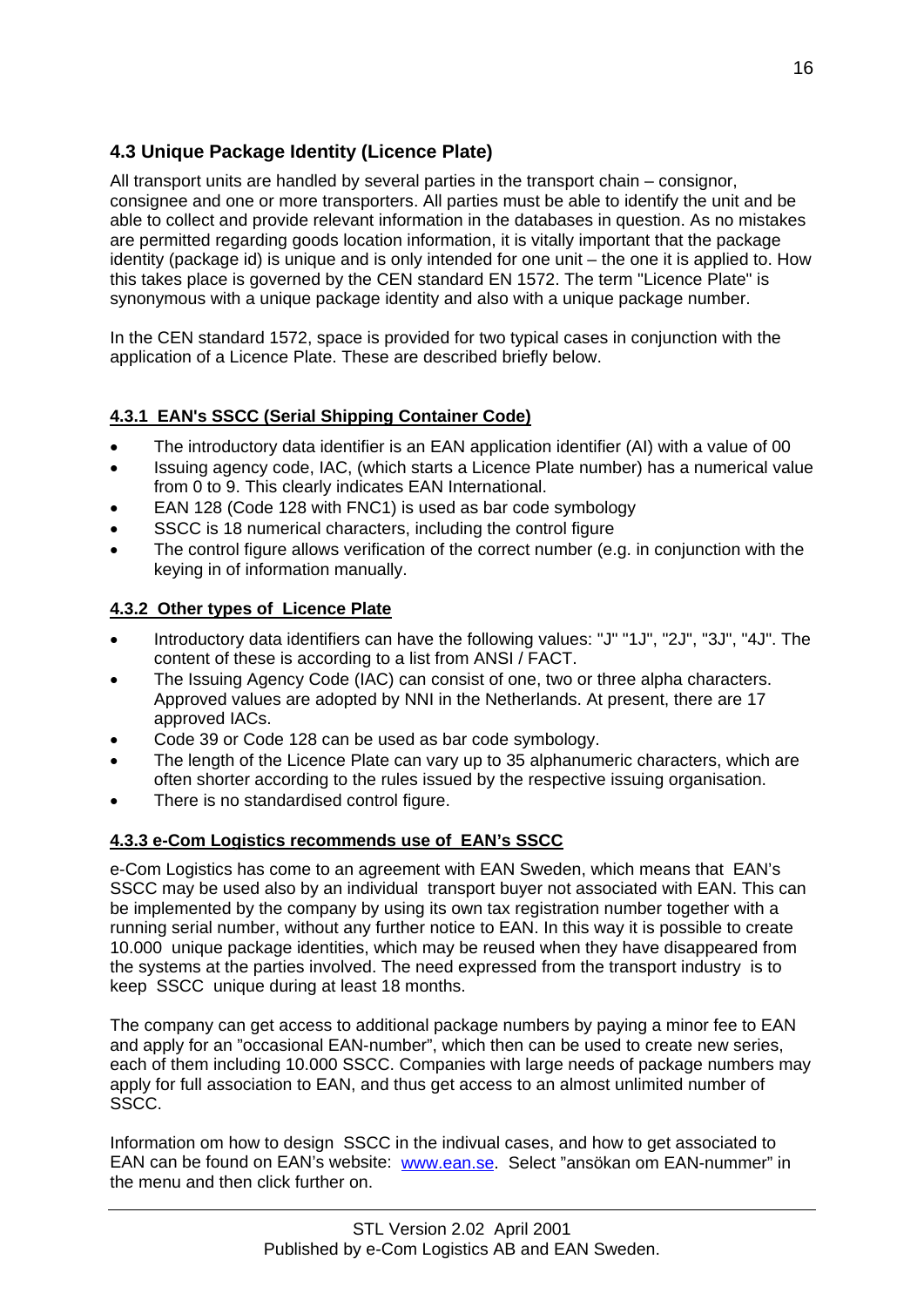## <span id="page-16-0"></span>**4.3.4 Space requirements and location of a Licence Plate on STL**

According to instructions in the rules from CEN and EAN, the bar code with the unique package ID should be placed as the last item of information, i.e. down at the bottom of the label.

As can be seen in the technical specifications of the bar code (Chapter 4.4) a package ID should be designed in such a way that it can be read on the move and at a variable reading distance. The form text "Kolli-Id" and "Unique ID" should also be stated. The total space required is 35-40 mm.

# **4.4 Technical specifications for the bar code block**

#### a) Symbology

Code 39 according to EN 800 Code 128 according to EN 799

*Note: When Application Identifiers according to EAN are used, then EAN 128 should be used.* 

#### b) Symbol height

At least 27 mm. (To be read at a distance of 0 - 90 cm and at a speed of 2 m/s).

#### c) X-dimension

The most narrow module (X) should be within the range 0.50 - 0.84 mm.

#### d) Code ratio when using Code 39

Code ratio should be within the range 1:2.5 - 1:3.0

#### e) Quiet zones

Empty spaces before and after the bar code should be at least 10 times the X-module's width.

#### f) Quality

The linear bar code quality should, as a minimum, conform to "Grade B", tested according to EN 1635, Test Specifications for Bar Code Symbols.

#### g) Orientation

The code should be of the fence type (standing).

#### h) Translation of the Code Content

To facilitate a back-up routine, if the bar code is not readable, the data content in the bar code symbol should be written in plain text immediately below the symbol.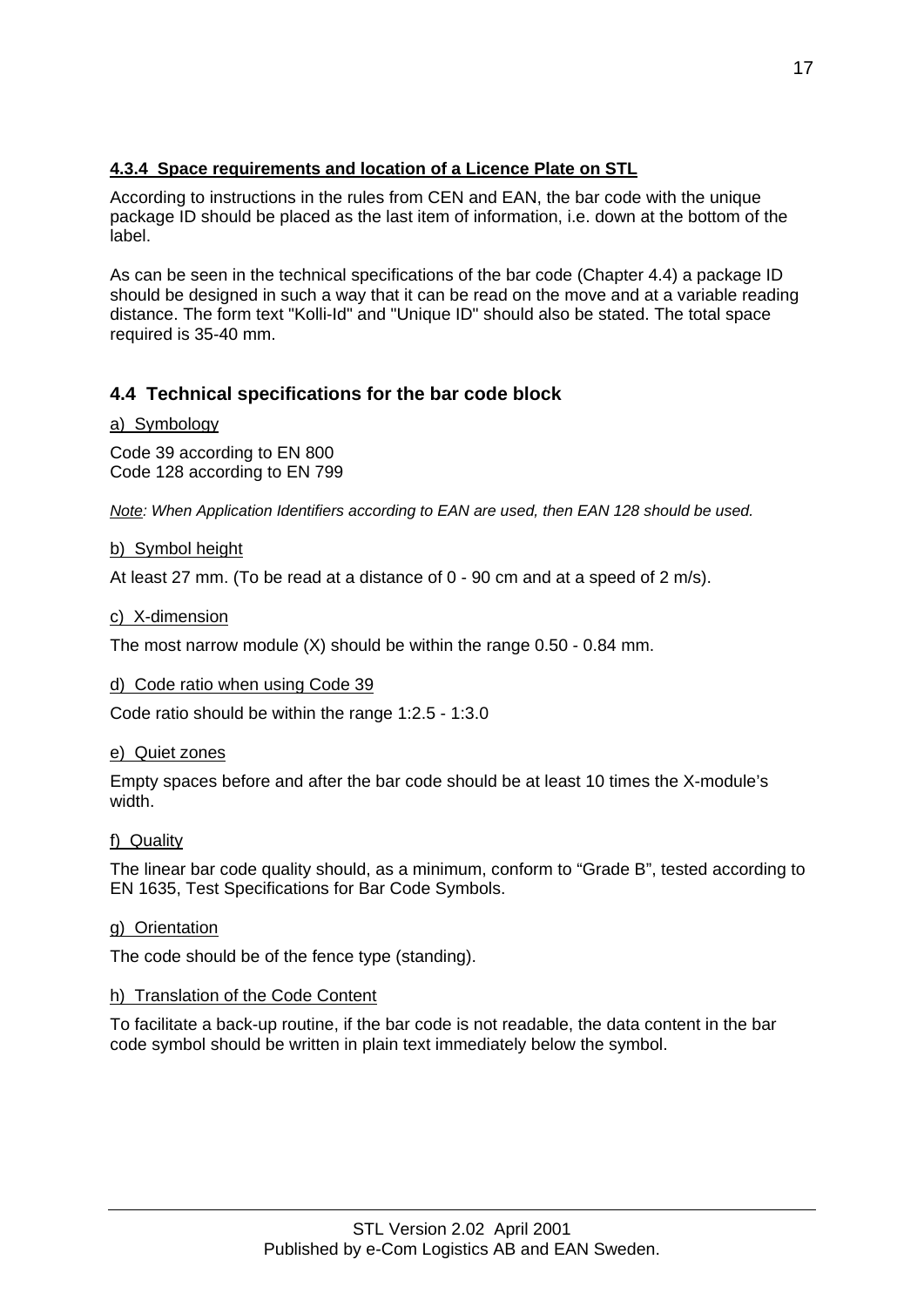# <span id="page-17-0"></span>**Chapter 5. Weight symbols**

The Swedish National Board of Occupational Safety and Health and Labour Inspectorat have worked out uniformed regulations for marking packages with weight and symbols.

There is a legal demand for simplifying the information about the weight on the package with the goal to reduce the risk for manual handling disease and incorrect material handling in the package/goods transport chain.

The demand on manual material handling, information and marking is regulated in the following provisions from The Swedish National Board of Occupational Safety and Health Ergonomics for the prevention of musculo-skeletal disorders AFS 1998:1 – Manual handling, AFS 2000:1 – Manual handling and in EU:s directive 90/269/EEG (RTG no L 156, 21.6.90, p 9 and EGT no L 109, 26.4.83, p 8). The safety provisions apply to all employees, whatever their work. The Swedish provisions content even general recommendations for manual handling.

All packages should be marked with weight symbols. Package without weight symbols should bee treated as not intended for manual handling (Heavy goods). Responsible for marking of package/goods is the consignor.

### **5.1 Location**

Weight symbols should be placed in the right part of the plain text section in the transport instructions, or alternatively in the consignors right part, look at figure in Chapter 3.4. If a separate label with weight symbol is used, it should be placed on the same side as the transport label.

#### **5.2 Weight ranges and symbols**

The table is based on regulations for manual handling. The prevention ASF 1998:1 and ASF 2000:1 regulate the allowed weight depended on distance, frequency and lifting.

| $\triangleright$ Very light package | $<$ 3 kg     | Symbol 1 |
|-------------------------------------|--------------|----------|
| $\triangleright$ Light package      | 3 - 7 kg     | Symbol 1 |
| $\triangleright$ Heavy package      | 7 - 15 kg    | Symbol 1 |
| $\triangleright$ Very heavy Package | $15 - 25$ kg | Symbol 2 |
| $\triangleright$ Heavy goods        | $> 25$ kg    | Symbol 3 |

The main goal with symbols is to prevent lifting of heavy packages. Therefore three symbols are sufficient for five weight ranges. For the prevention of musculo-skeletal disorders you even need to look at manual handling of light package and very light package.

# **5.3 Symbols**

**Symbol 1** (0-15 kg) **Symbol 2** (>15-25 kg) **Symbol 3** (>25 kg)







The weight should be in plain text on all packages. Preferred on the right section on the transport label or written under the weight symbol. Minisize – Symbols 20 x 20 mm. The symbols can be downloaded from [www.tya.se](http://www.tya.se/) or [www.ecomlogistics.se.](http://www.ecomlogistics.se/)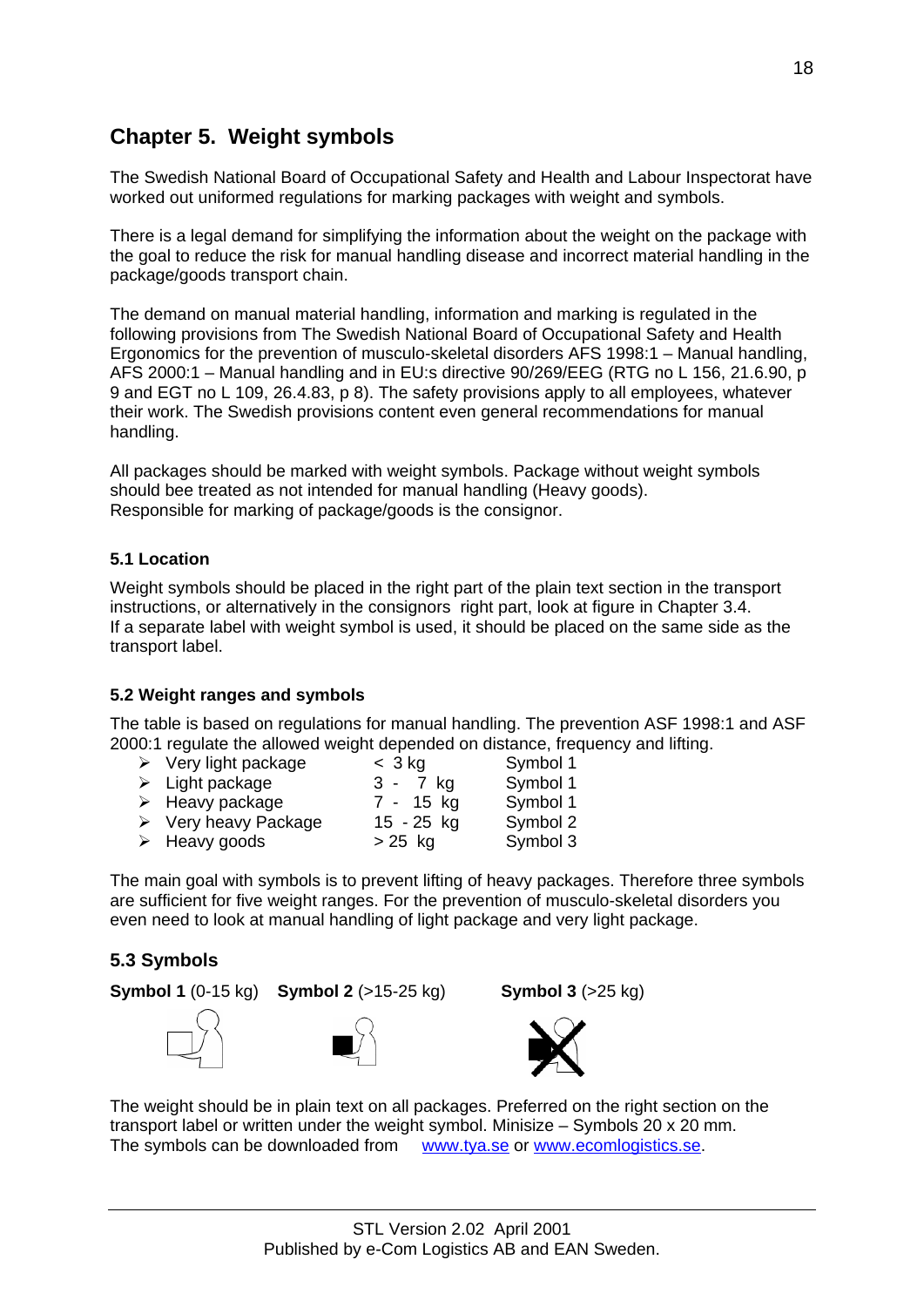# <span id="page-18-0"></span>**Chapter 6. Quality Requirements**

# **6.1 Verification routine**

e-Com Logistics has set up an autonomous control body to check labels from consignors and/or their equipment suppliers. Verification will be done against a test specification prepared using this manual (STL Ver. 2.01) as a starting point. Verification forms can be ordered from the website: www.streckkodsspecialistenab.se.

After approved tests, a formal certificate regarding the technical quality will be issued, which means that they are resistant to the environmental strains stated and the transport companies affiliated to e-Com Logistics accept the use of this label. It is therefore important that the certificate clearly states which goods handling environment and combination of components for label production have been approved, i.e. software, label material, printer type, possible colour ribbons, etc.

Information about approved STL is published on the Streckkodsspecialisten AB's website www.streckkodsspecialistenab.se.

### **6.2 Scope of quality tests**

The test elements included in verification refer to checking the level of bar code quality of the test object and that the information content is correct according to the stated specifications.

As pointed out earlier (see Chapter 4.4), bar codes should, as a minimum, meet grade B requirements according to EN 1635. A check that this is the case should be performed according to the standards for test specifications and that the quality requirement applies during scanning both before and after the environmental influence.

The tests are performed for different goods handling environments:

- A. Normal goods handling, transport 1-5 days in a protected environment
- B. Goods handling outdoors, transport 1-5 days with outdoor handling
- C. Goods handling under difficult conditions

A and B are standardised test programmes with a control environment where the label is exposed to different environmental factors, such as wear, sunlight, moisture and aging. C means that the test is expanded to cover special handling situations and the test method is determined in consultation with the orderer. This could include, for example, long-term storage, expected chemical effect or other extreme situations.

The test stages included in all verification are

- 1. Check that the bar code has been put together correctly.
- 2. Bar code symbol test to examine the X-dimension, ratio and symbol height.
- 3. Quality test after simulated transport strains.
- 4. Visual control of the layout and information content against the specifications.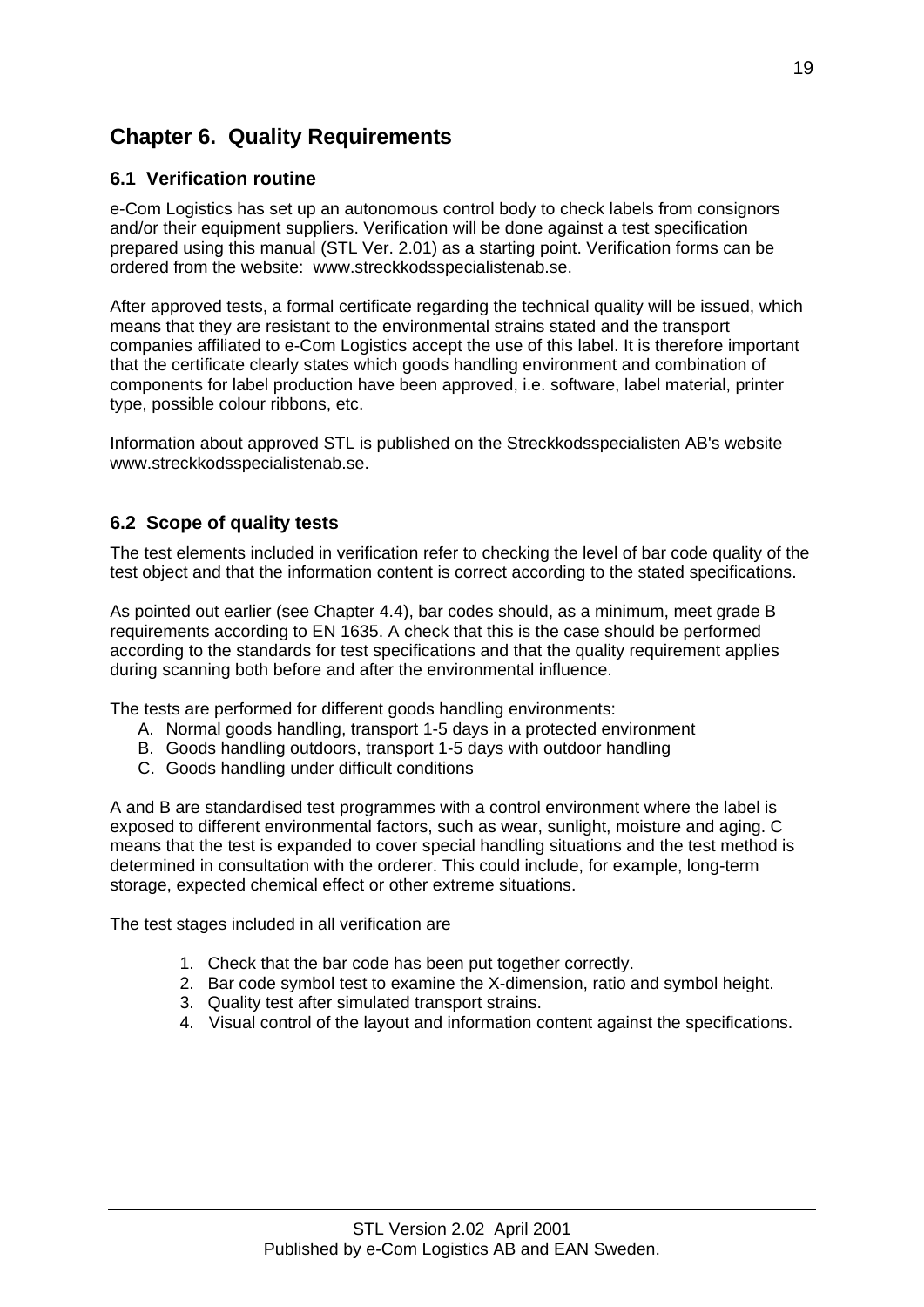# <span id="page-19-0"></span>**6.3 Label material**

The labels should withstand the normal wear encountered in the goods handling environment.

The label material should be chosen so that the bar code quality is not affected negatively by the material itself. It is especially important to consider the label's thickness in order to avoid disturbing influences from the underlying packaging material during scanning. Other factors are the label's reflectivity and contrast rendering, which should not be altered by light or heat.

### **6.4 Placement of labels on packages**

- Purchasers of transport services shall deal with labelling takeing in consideration the requirements of the service purchased.
- For pallet containers and other palletized goods, the label should be placed in such a way that the distance from the surface on which the pallet is standing to the middle of the bar code that contains the package unit identity is approximately 450 mm  $(\pm 50)$ mm). Furthermore, the label should not be placed closer than 50 mm from the nearest vertical edge.
- For smaller packages, which may be sorted automatically on a conveyor, the label should be placed on the largest surface that can serve as the package's topside.
- As a guide, Appendix B shows different examples of where a label can be appropriately placed on the package.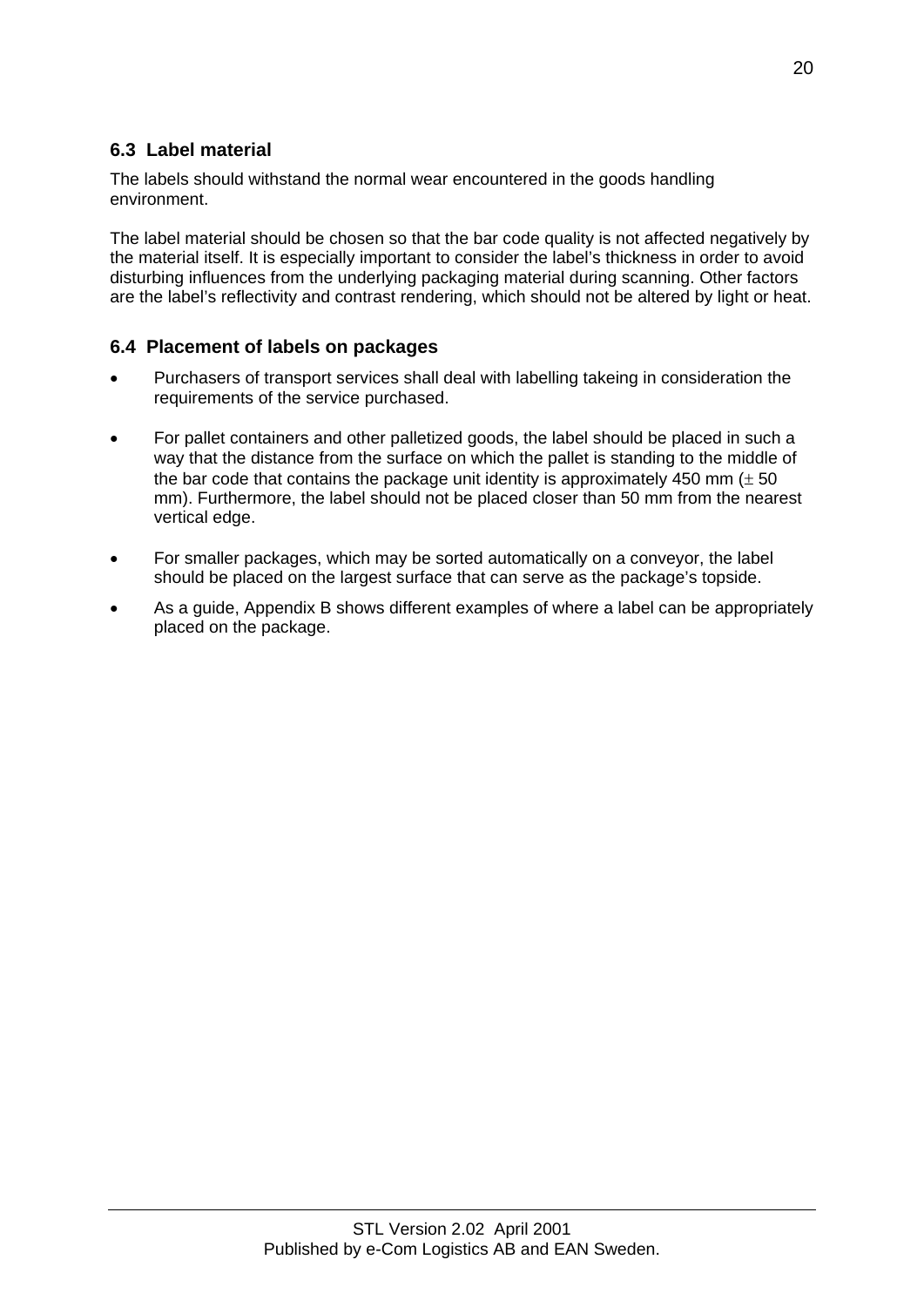# <span id="page-20-0"></span>**Chapter 7. Acknowledgement at point of delivery**

In the project directive for the development of the new transport label, it was stated among other things, that "in time, it should be possible to replace the use of a traditional waybill, provided such a waybill is not required by laws, regulations, etc....". The specification in this document is designed to meet this objective. (Unique package number, EDI-transfer etc.)

There is, however, a function in the waybill routines currently being used that has not been transferred to the new transport label, i.e. acknowledgement of the transfer of goods between the parties in a transport chain. There are two cases:

#### A) At the point of goods collection

The transport company's acknowledgement when collecting goods, which has traditionally been done on the sender's copy of the waybill, is in this specification assumed not to be connected to the transport label. Routines for this are designed by the consignor and should be regulated by transport agreements.

Note:

There is an option to solve the acknowledgement routine in connection with the data program that controls the printing of labels. It is possible, for example, to produce a "loading list" with relevant information about the shipment and the packages included, where the driver can acknowledge receipt of the shipment.

#### B) At the point of delivery

The consignee's acknowledgement at the point of delivery has traditionally been done on the transport company's copy of the waybill. In its basic form, the transport label, according to this specification, does not contain an acknowledgement part. instead, the acknowledgement function is presumed to have been handled in some other way.

One possible alternative could be the generation by the transport company of an acknowledgement list from its distribution system, which the driver brings from the terminal. This is an advantage, especially for large shipments with many packages.

Another alternative is to equip the driver with computer support, a bar code scanner connected to a printer for example, where a print-out of the acknowledgement receipt is done at the point of delivery.

Note:

During a transition period, there will be a need for an acknowledgement receipt attached to the transport label. This applies in particular to single package shipments.

A variant of the transport label will therefore exist, which contains a detachable acknowledgement part (i.e. a receipt), with space for the receiver's signature and date. The package unit identity should be on the receipt section as a bar code.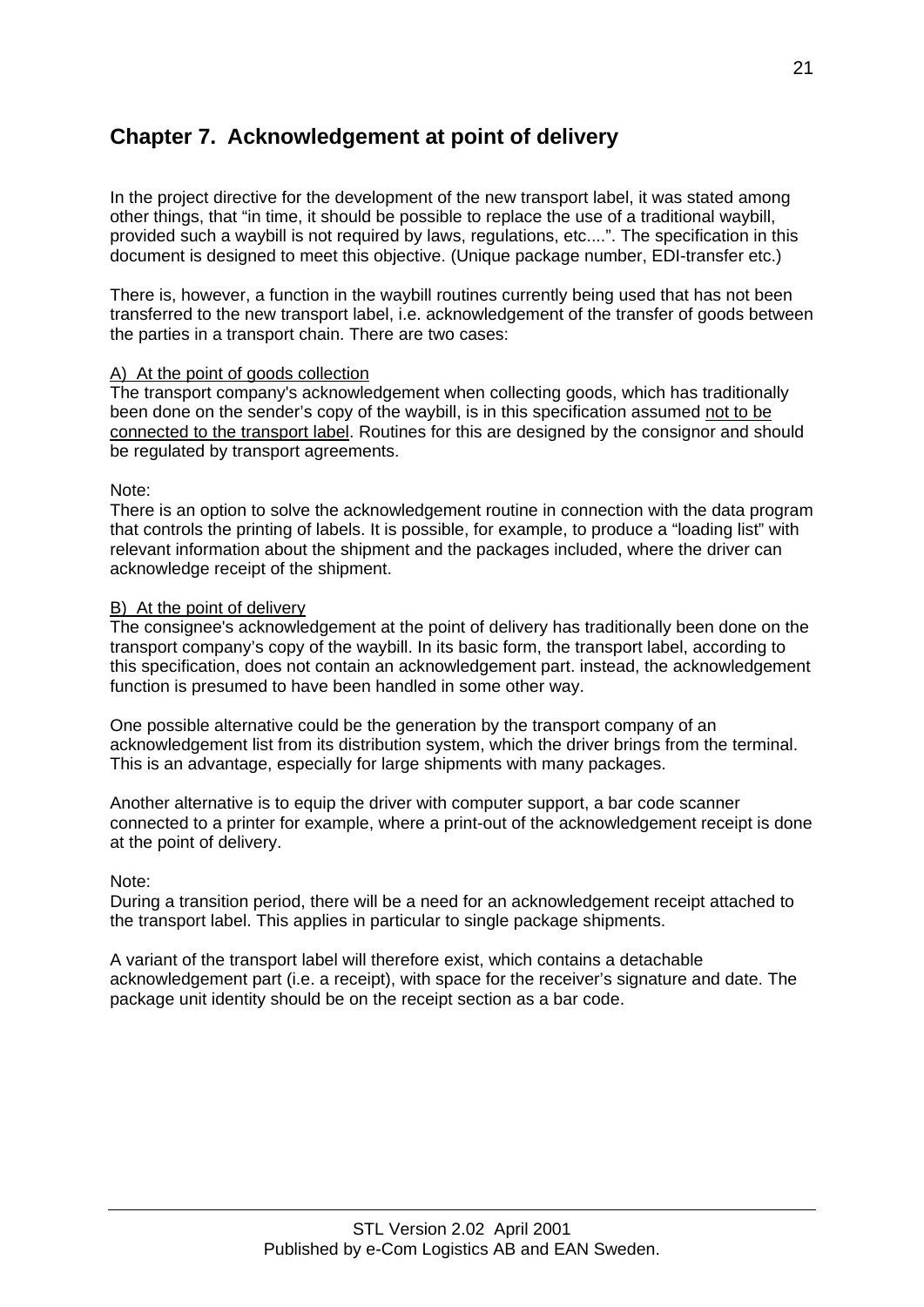# <span id="page-21-0"></span>**Appendix A. Layout example.**